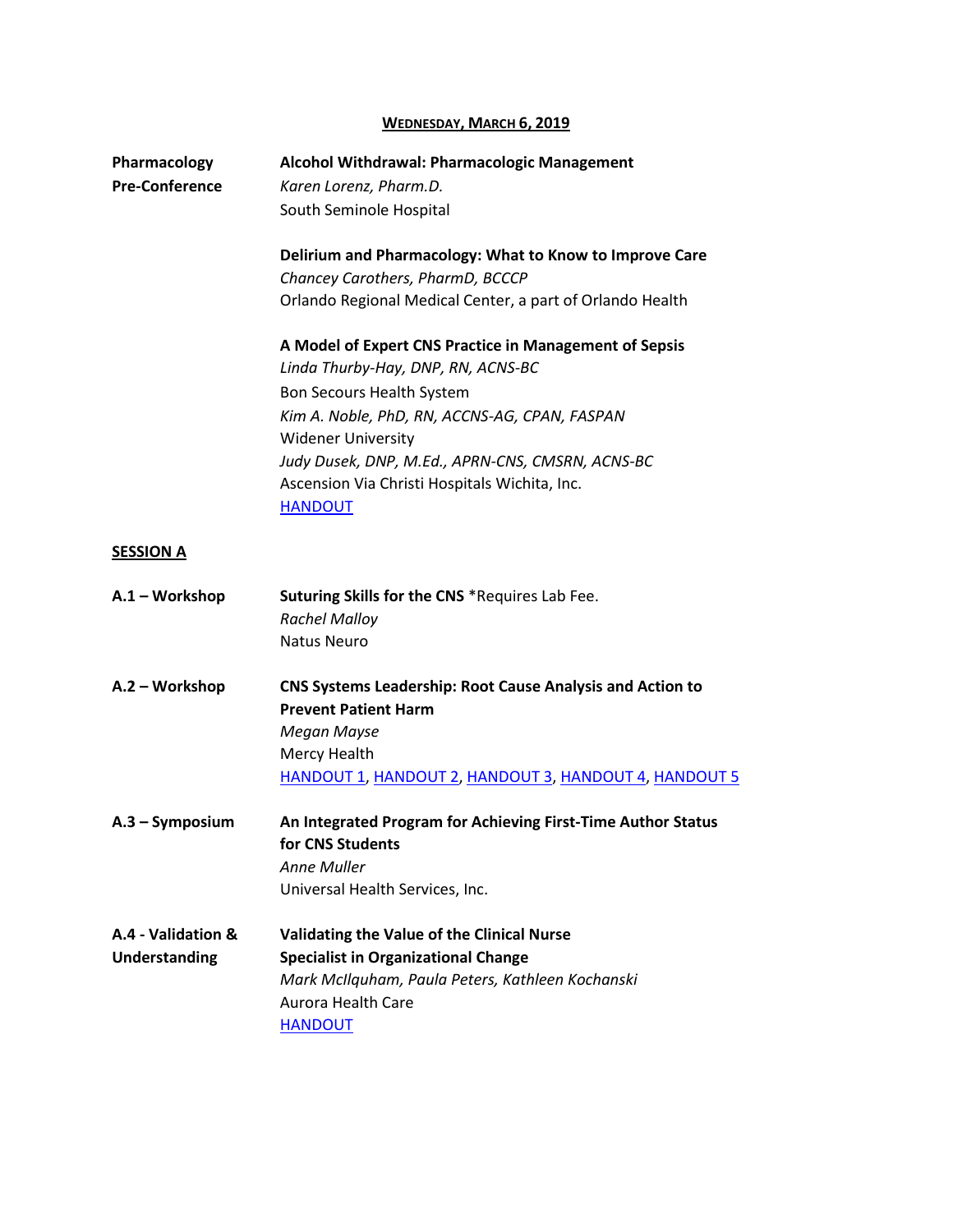|                          | <b>Assessing Nurse Leaders Knowledge and Use of the Clinical Nurse Specialist</b><br>Role<br><b>Theresa Crowder</b><br>John Tyler Community College      |
|--------------------------|----------------------------------------------------------------------------------------------------------------------------------------------------------|
|                          | The Clinical Nurse Specialist: Findings Within the National Provider Identifier                                                                          |
|                          | <b>Registry</b><br>Sean Reed <sup>1</sup> , Linda Staubli <sup>2</sup> , Linda Thurby-Hay <sup>3</sup>                                                   |
|                          | University of Colorado - Anschutz Medical Campus <sup>+</sup> , University of Colorado<br>Hospital <sup>2</sup> , Bon Secours Health System <sup>3</sup> |
| A.5 - IV Related         | Standardizing PIV Insertion, Maintenance, Infiltration and Extravasation<br><b>Management Across a Children's Hospital</b>                               |
|                          | Krista Lore, Samantha Alessi                                                                                                                             |
|                          | NYU Langone Health                                                                                                                                       |
|                          | Overcoming a Healthcare Crisis: Strategies to Tackle Intravenous Fluid<br><b>Shortages</b>                                                               |
|                          | Jennie Matays, Erica Fischer-Cartlidge, Nancy Houlihan                                                                                                   |
|                          | Memorial Sloan Kettering Cancer Center                                                                                                                   |
|                          | Improving Central Venous Access Device (CVAD) Insertion at the Bedside<br>Stephanie Kraus                                                                |
|                          | UW Health                                                                                                                                                |
|                          | <b>HANDOUT</b>                                                                                                                                           |
| <b>SESSION B</b>         |                                                                                                                                                          |
| <b>B.1 - Infection 1</b> | Rounding to Reduce Hospital Acquired Infections- Role of the Clinical Nurse<br><b>Specialist</b>                                                         |
|                          | Kristi Reguin-Hartman, Jennifer Elliott                                                                                                                  |
|                          | WakeMed Health & Hospitals                                                                                                                               |
|                          | <b>HANDOUT</b>                                                                                                                                           |
|                          | Addressing CAUTI with Alternatives to Indwelling Catheters                                                                                               |
|                          | Debra Rodrigue, Tasina Jones                                                                                                                             |
|                          | Memorial Sloan Kettering Cancer Center                                                                                                                   |

**[HANDOUT](https://www.dropbox.com/preview/2019%20Annual%20Conference/Final%20Presentations/B1%20-%20Debra%20Rodrigue.pdf?role=personal)** 

**Catheter-Associated Urinary Tract Infection, Who is at Highest Risk in the NeuroICU?** *Angela Larson, Karen Perrin* UF Health Shands Hospital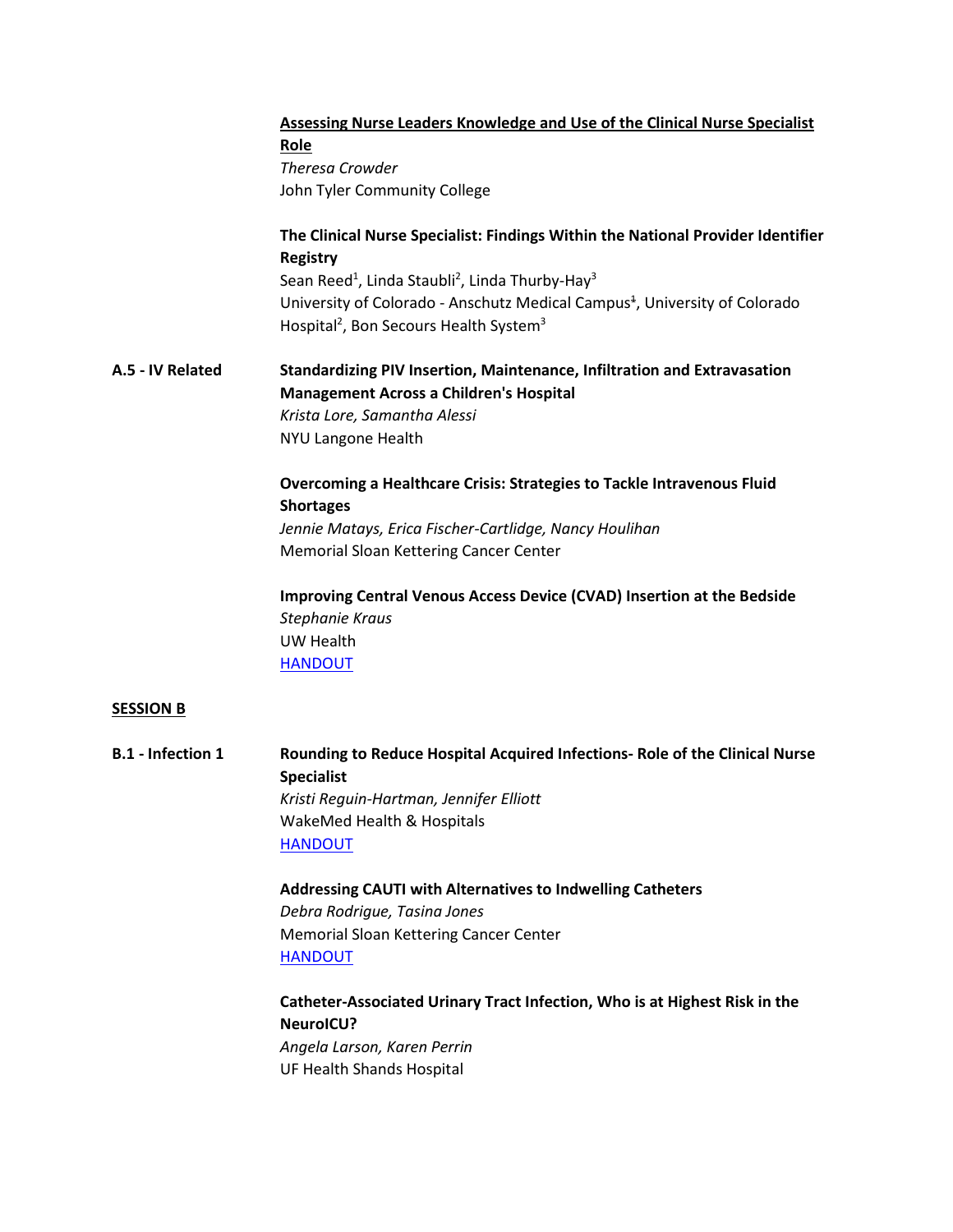### **B.3 - Clinical Lecture Preventative Ethics and Palliative Care in the ICU Setting** *Linda Cole* University of Texas Health Science Center, Cizik School of Nursing [HANDOUT](https://www.dropbox.com/preview/2019%20Annual%20Conference/Final%20Presentations/B3%20-%20Linda%20Cole.pdf?role=personal)

### **B.4 Brain - Delirium, Dementia, and Injury**

**Inter-rater Reliability of bCAM by an Advanced Practice Nurse and Clinical Nurses** *Jennifer Colwill, Nancy Albert* Cleveland Clinic [HANDOUT](https://www.dropbox.com/preview/2019%20Annual%20Conference/Final%20Presentations/B4%20-%20Jennifer%20Colwill.pdf?role=personal)

**Predictors of Functional Status Among Older Adults with Dementia** *Ann Mayo* University of San Diego

**Building Bridges, Breaking Barriers After Brain Injury: Transitions of Care for APRNS** *Bay Esther, Susan Maycock* University of MI Medical Center [HANDOUT](https://www.dropbox.com/preview/2019%20Annual%20Conference/Final%20Presentations/B4%20-%20Esther%20Bay.pdf?role=personal)

**B.5 – Symposium Using Quality Data as a Catalyst to Affect Patient Outcomes** *Dorina Harper1 , Karen Prenger2 , Sheila Chucta3* The Ohio State University Wexner Medical Center<sup>1,2</sup>, Ross Heart Hospital<sup>3</sup> [HANDOUT 1,](https://www.dropbox.com/s/6y6m7b7bog4mjah/B5%20-%20Harper%2C%20Chucta%2C%20Prenger%20%281%29.pdf?dl=0) [HANDOUT 2,](https://www.dropbox.com/s/uz44h9b0kwxzjnw/B5%20-%20Harper%2C%20Chucta%2C%20Prenger%20%282%29.pdf?dl=0) [HANDOUT 3,](https://www.dropbox.com/s/pa6ilnqcfw9aj7k/B5%20-%20Harper%2C%20Chucta%2C%20Prenger%20%283%29.pdf?dl=0) [HANDOUT 4](https://www.dropbox.com/s/tk3b695hwv4n8f3/B5%20-%20Harper%2C%20Chucta%2C%20Prenger%20%284%29.pdf?dl=0)

**B.6 – Mobility Evolution of a Nurse Driven Early Mobility Program** *Paula Halcomb* UK HealthCare [HANDOUT](https://www.dropbox.com/preview/2019%20Annual%20Conference/Final%20Presentations/B6%20-%20Paula%20Halcomb.pdf?role=personal)

> **Mobility Safe Patient Handling Care Path & Multidisciplinary Champions Lead the Way** *Kelly Haight1 , Nancy Kaser2* Cleveland Clinic - Medina Hospital<sup>1</sup>, Cleveland Clinic - Lutheran Hospital<sup>2</sup> [HANDOUT](https://www.dropbox.com/s/pvy0jw7pv5kymta/B6%20-%20Haight%2C%20Kelly.pdf?dl=0)

**Examination of Population-Based Fall Incidence in a Rehabilitation Setting** *Michael Urton* WakeMed Health & Hospitals [HANDOUT](https://www.dropbox.com/s/4k2pfa33030vjf9/B6%20-%20Urton%2C%20Michael.pdf?dl=0)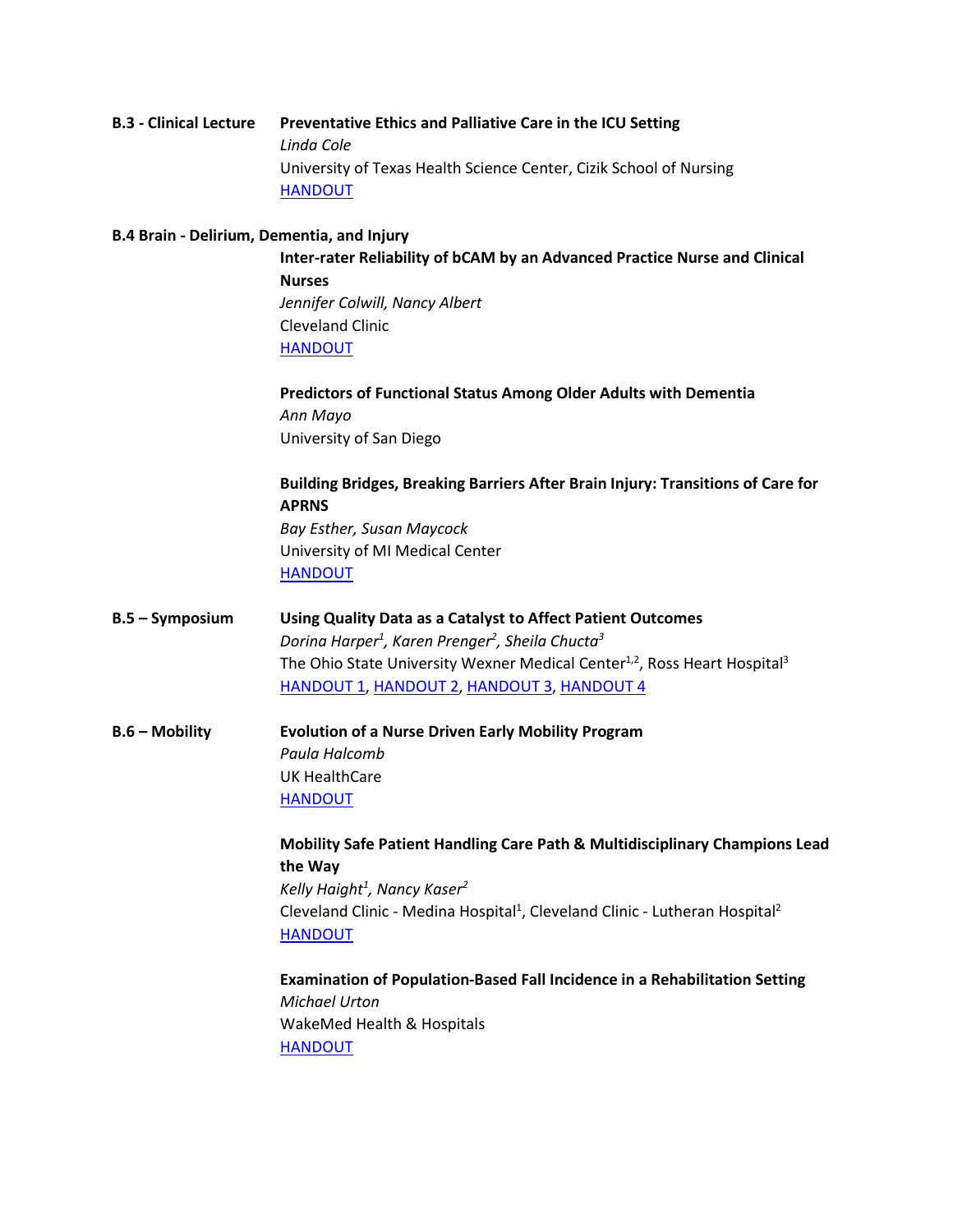### **B.7 - Cardiac: Heart Advanced Practice Nurses Align to Optimize**

**Failure, Monitoring, Outcomes for Heart Failure Patients and NSTEMI** *Nancy Nozicka* Northwestern Medicine Lake Forest Hospital **[HANDOUT](https://www.dropbox.com/preview/2019%20Annual%20Conference/Final%20Presentations/B7%20-%20Nancy%20Nozicka.pdf?role=personal)** 

> **Closing the Gap Between Cardiopulmonary Monitoring Standards and Practice** *Kathleen Ray, Kim Elgin* UVA Health System

**A Pathway to Success: CNS Role in Reducing NSTEMI Re-admissions and LOS** *Laura Dechant* Christiana Care Health System [HANDOUT](https://www.dropbox.com/s/hyn5qln0thnhryw/B7%20-%20Dechant%2C%20Laura%20%28PPT%20Notes%29.pdf?dl=0)

#### **THURSDAY, MARCH 7, 2019**

#### **SESSION C**

| <b>C.1 - Clinical Lecture</b> | <b>Integrative Medicine and Geriatrics: Do the Pieces Fit?</b><br>Linda Cole<br>University of Texas Health Science Center, Cizik School of Nursing<br><b>HANDOUT</b>                                                                                          |
|-------------------------------|---------------------------------------------------------------------------------------------------------------------------------------------------------------------------------------------------------------------------------------------------------------|
| $C.2 - Symposition$           | <b>Building Blocks of a Successful Total Joint Arthroplasty Program</b><br>Laura Arkin <sup>1</sup> , Christopher Thibault <sup>2</sup><br>Orthopedic Clinical Nurse Specialist <sup>1</sup> , Orlando Regional Medical Center <sup>2</sup><br><b>HANDOUT</b> |
| C.3 - System Change           | The CNS Role in Changing PC Practice Model for Quality Diabetes Care<br>Linda Thurby-Hay<br>Bon Secours Health System<br><b>HANDOUT</b><br>Care Plan Redesign- for a Patient-Centered Approach                                                                |
|                               | Jessica Garner<br>St. Luke's Health System<br><b>HANDOUT</b>                                                                                                                                                                                                  |
|                               | Role of CNS Involvement on the Implementation of ENFit Conversion<br>Susan Barbour, Melissa Lee<br><b>UCSF Health</b><br><b>HANDOUT</b>                                                                                                                       |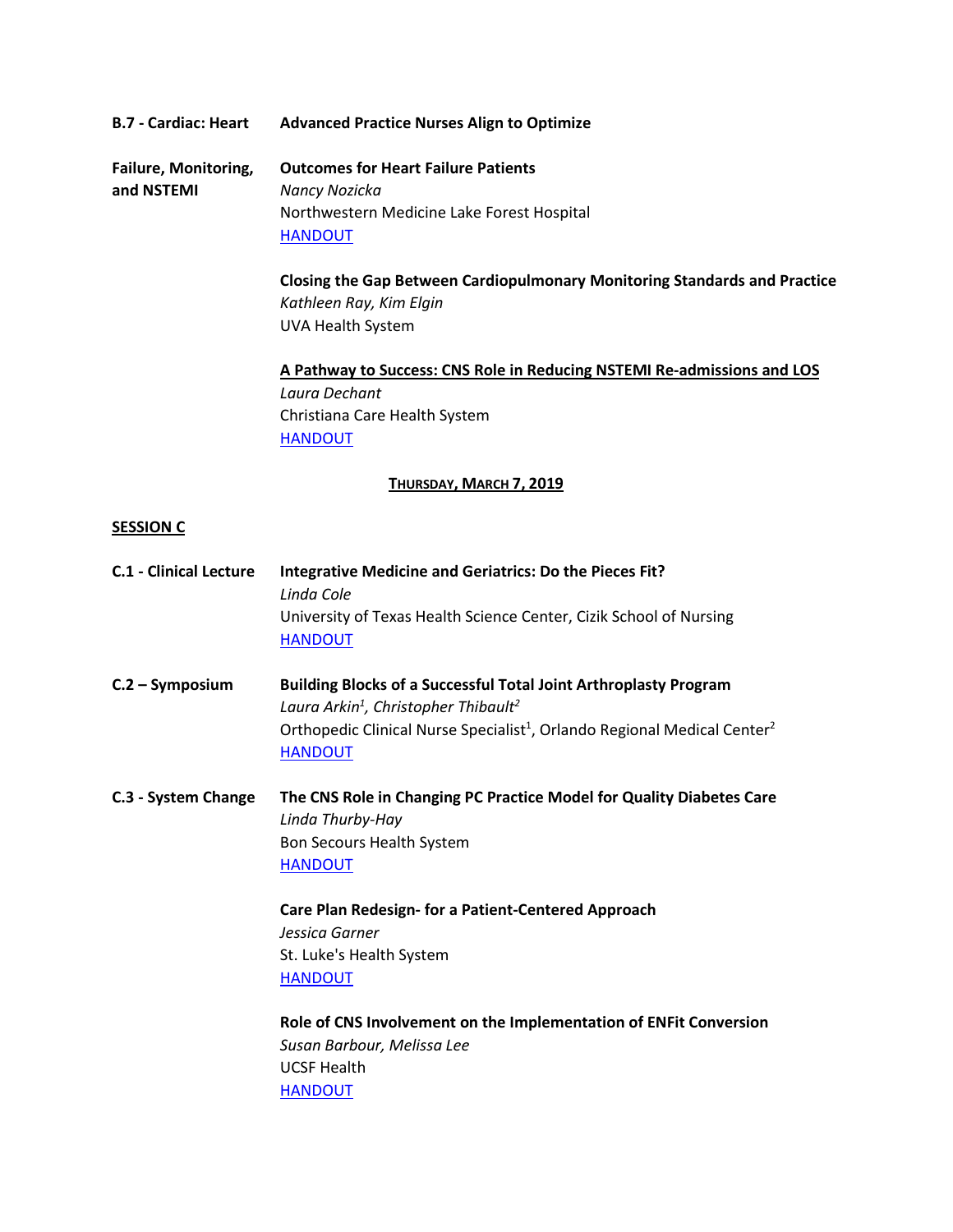### **C.4 – Challenges Patient Refusal of Nursing Care: Educating and Escalating to Prevent Harm** *Tricia Kellenbarger, Jessica Lawrence* University of Kentucky [HANDOUT](https://www.dropbox.com/preview/2019%20Annual%20Conference/Final%20Presentations/C4%20-%20Tricia%20Kellenbarger.pdf?role=personal)

**An Ethical Positioning System: A Guide to Ethical Decision-Making** *Joan Dorman* Purdue University Northwest **[HANDOUT](https://www.dropbox.com/s/fsmo17s82xzozss/C4%20-%20Dorman%2C%20Joan.pdf?dl=0)** 

**Igniting Change in Tracheostomy Patient Care: A CNS-led Interdisciplinary Tracheostomy Team** *Mathilde Kubic* WakeMed Health and Hospitals **[HANDOUT](https://www.dropbox.com/preview/2019%20Annual%20Conference/Final%20Presentations/C4%20-%20Mathilde%20Kubic.pdf?role=personal)** 

**C.5 – Dissemination Ensuring Rigor of EBP Change/QI Projects: To Trust Results and Get Published** *Nancy Albert* Cleveland Clinic [HANDOUT](https://www.dropbox.com/preview/2019%20Annual%20Conference/Final%20Presentations/C5%20-%20Nancy%20Albert.pdf?role=personal)

> **The CNS Catalyst in Outcome Dissemination Through an Electronic Poster Fair** *Mary Fran Tracy* University of Minnesota School of Nursing and University of Minnesota Medical **Center** [HANDOUT](https://www.dropbox.com/preview/2019%20Annual%20Conference/Final%20Presentations/C5%20-%20Mary%20Fran%20Tracy.pdf?role=personal)

**C.6 – Alarms Minimizing Nuisance Alarms Post-Technology Integration: Data as a Catalyst for CNS-Driven Change** *Kimberly Elgin* University of Virginia Health System [HANDOUT](https://www.dropbox.com/preview/2019%20Annual%20Conference/Final%20Presentations/C6%20-%20Kim%20Elgin.pdf?role=personal)

> **Decreasing Overuse of Telemetry During Adult Hospitalizations** *Alison Keck* Northwestern Medicine- Central DuPage Hospital [HANDOUT](https://www.dropbox.com/preview/2019%20Annual%20Conference/Final%20Presentations/C6%20-%20Alison%20Keck.pdf?role=personal)

**C.7 - Nurse Sphere The Impact of the Clinical Nurse Specialist on the Night Shift Development** *Elizabeth Arenas, Carla Remondini* Memorial Sloan Kettering Cancer Center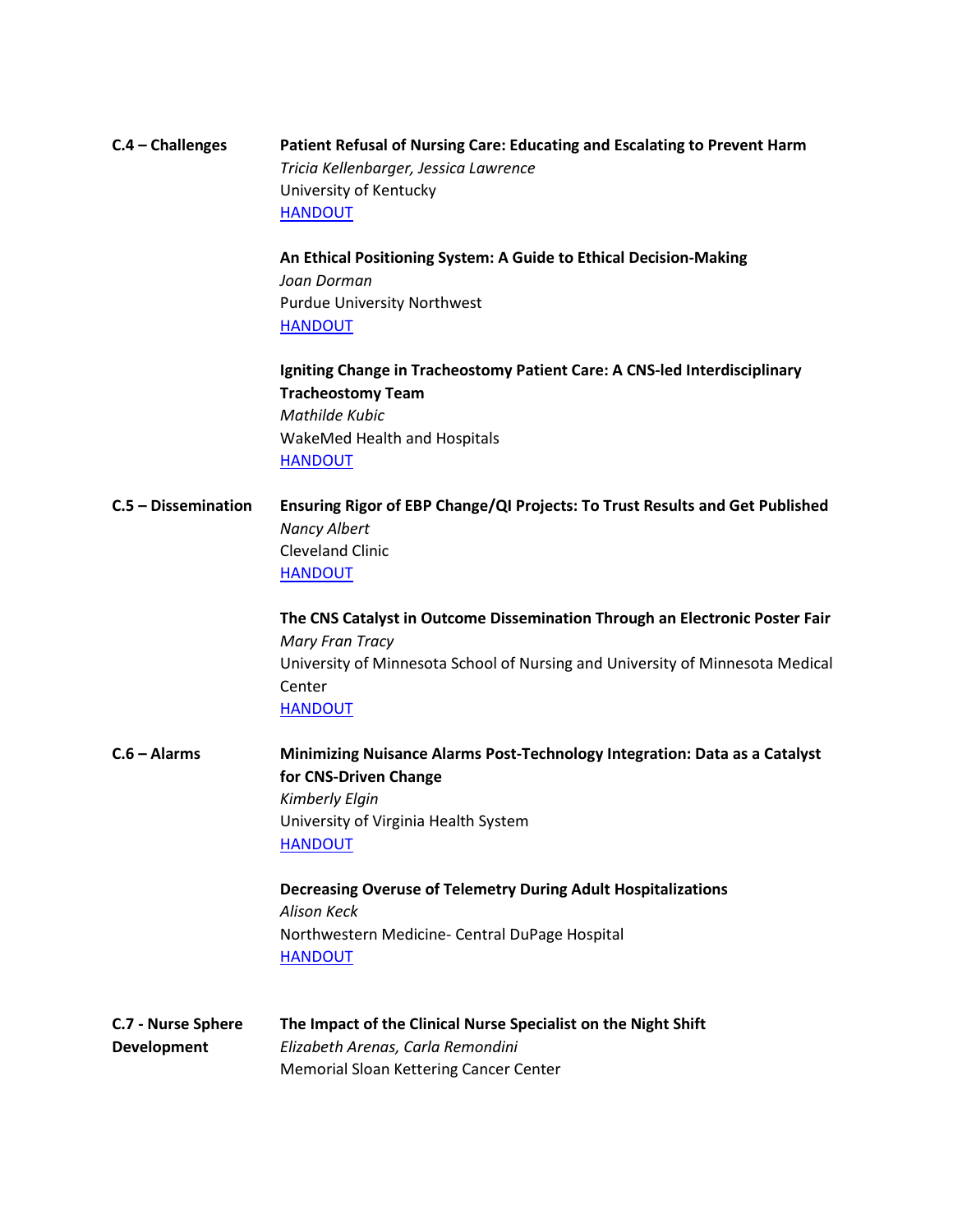|                               | Addressing the Educational Needs of an Adult Medical-Surgical Float Pool<br>Kristen Fisher<br>Rush University Medical Center                                                                                                            |
|-------------------------------|-----------------------------------------------------------------------------------------------------------------------------------------------------------------------------------------------------------------------------------------|
|                               | <b>Comprehensive Training for Nonmental Healthcare Professionals in Behavioral</b><br><b>Emergency Response</b><br>MaryAnn Moon, Jean Morzy<br><b>Froedtert Health</b>                                                                  |
| C.8 - Workshop                | Evidence Based Practice Made Easy: PICOT Question Development and Critical<br><b>Appraisal</b><br>Debra O'Shea, Erica Fischer- Cartlidge<br>Memorial Sloan Kettering Cancer Center<br><b>HANDOUT 1, HANDOUT 2, HANDOUT 3, HANDOUT 4</b> |
| <b>SESSION D</b>              |                                                                                                                                                                                                                                         |
| <b>D.1 - Clinical Lecture</b> | Battling Breathlessness: How to Manage End-Stage COPD with Palliative Care<br>Jessica Taylor, Robin Maracle<br>Bayhealth                                                                                                                |
| D.2 - Education               | An Individualized Action-Learning Plan, a Catalyst for Successful Nursing<br><b>Orientation</b><br>Linda Hoke<br>Hospital of the University of Pennsylvania<br><b>HANDOUT 1, HANDOUT 2</b>                                              |
|                               | <b>Optimizing Retention in Nursing Education: Building content for Clinical</b><br><b>Application</b><br>Laura Griffith, Lindsay Bolt<br>University of California San Francisco<br><b>HANDOUT 1, HANDOUT 2, HANDOUT 3</b>               |
|                               | Reflective Practice in Simulations to Teach Motivational Interviewing and<br><b>Coaching Competencies</b><br>Gayle Timmerman, Heather Cuevas<br>The University of Texas at Austin, School of Nursing<br><b>HANDOUT</b>                  |
| $D.3 - Rehab$                 | The CNS Role in Systemizing and Standardizing Timely/Effective ICU                                                                                                                                                                      |

**Rehabilitation Efforts** *Rick Bassett* St. Luke's Health System [HANDOUT](https://www.dropbox.com/preview/2019%20Annual%20Conference/Final%20Presentations/D3%20-%20Rick%20Bassett.pdf?role=personal)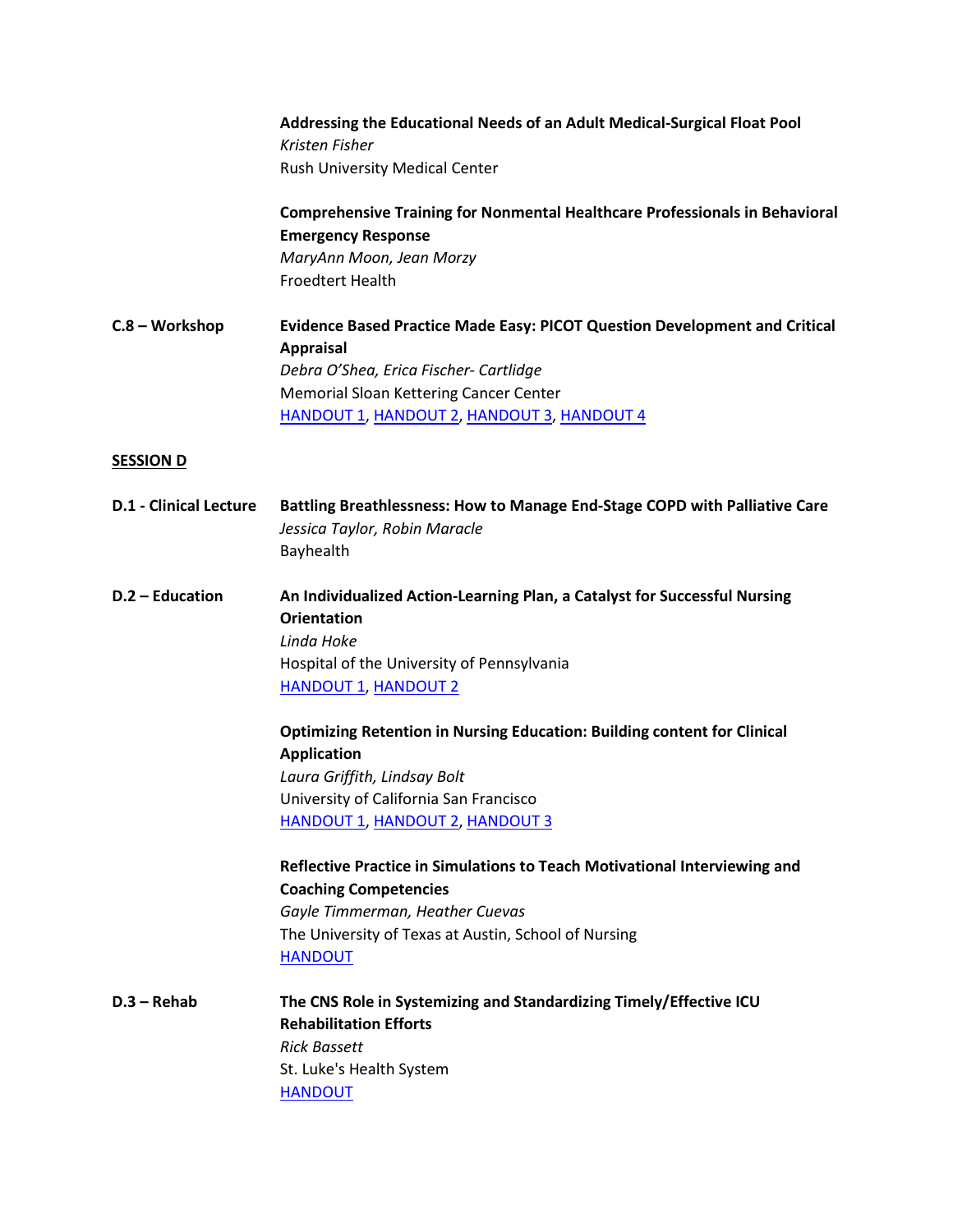|                             | Nora Love-Retinger                                                                |
|-----------------------------|-----------------------------------------------------------------------------------|
|                             | Memorial Sloan Kettering Cancer Center                                            |
|                             | Improving Outcomes for Acute Spinal Injuries: An Evidence-Based Approach          |
|                             | Rosemary Timmerman                                                                |
|                             | Providence Alaska Medical Center<br><b>HANDOUT</b>                                |
| $D.4 - Symposition$         | Creating a Catalyst for Change: A Vision Inspired by NACNS Conference             |
|                             | Megan Hoffman, Pamela Duncan                                                      |
|                             | <b>Moffitt Cancer Center</b>                                                      |
|                             | <b>HANDOUT</b>                                                                    |
| <b>D.5 - Best Practices</b> | <b>Establishing Best Practice: Developing Standards of Care Across the Breast</b> |
|                             | <b>Surgery Continuum</b>                                                          |
|                             | Roberta Baron, Sandra James                                                       |
|                             | Memorial Sloan Kettering Cancer Center                                            |
|                             | <b>HANDOUT</b>                                                                    |
|                             | Preventing the Pause: Putting the Continuous Back in Continuous Enteral           |
|                             | <b>Nutrition</b>                                                                  |
|                             | <b>Brady Bielewicz</b>                                                            |
|                             | <b>UPMC Presbyterian Hospital</b>                                                 |
|                             | <b>HANDOUT</b>                                                                    |
|                             | Stress Debriefing: Providing Support to Mitigate the Effects of Stress and        |
|                             | <b>Burnout</b>                                                                    |
|                             | Michelle DeFabio                                                                  |
|                             | WellSpan York Hospital                                                            |
| D.6 – Future                | CNS Fellow and CNS Mentor, Full Circle Succession Plan                            |
|                             | Francesca Levitt, Cary Gibbs                                                      |
|                             | Hendricks Regional Health                                                         |
|                             | <b>HANDOUT</b>                                                                    |
|                             |                                                                                   |

**Changing Pre-Operative Practice – The CNS Role in Prehabilitation**

**What Will You Do When You Retire? Redefining Retirement!** *Joanne Evans* Retired **[HANDOUT](https://www.dropbox.com/preview/2019%20Annual%20Conference/Final%20Presentations/D6%20-%20Joanne%20Evans.pdf?role=personal)**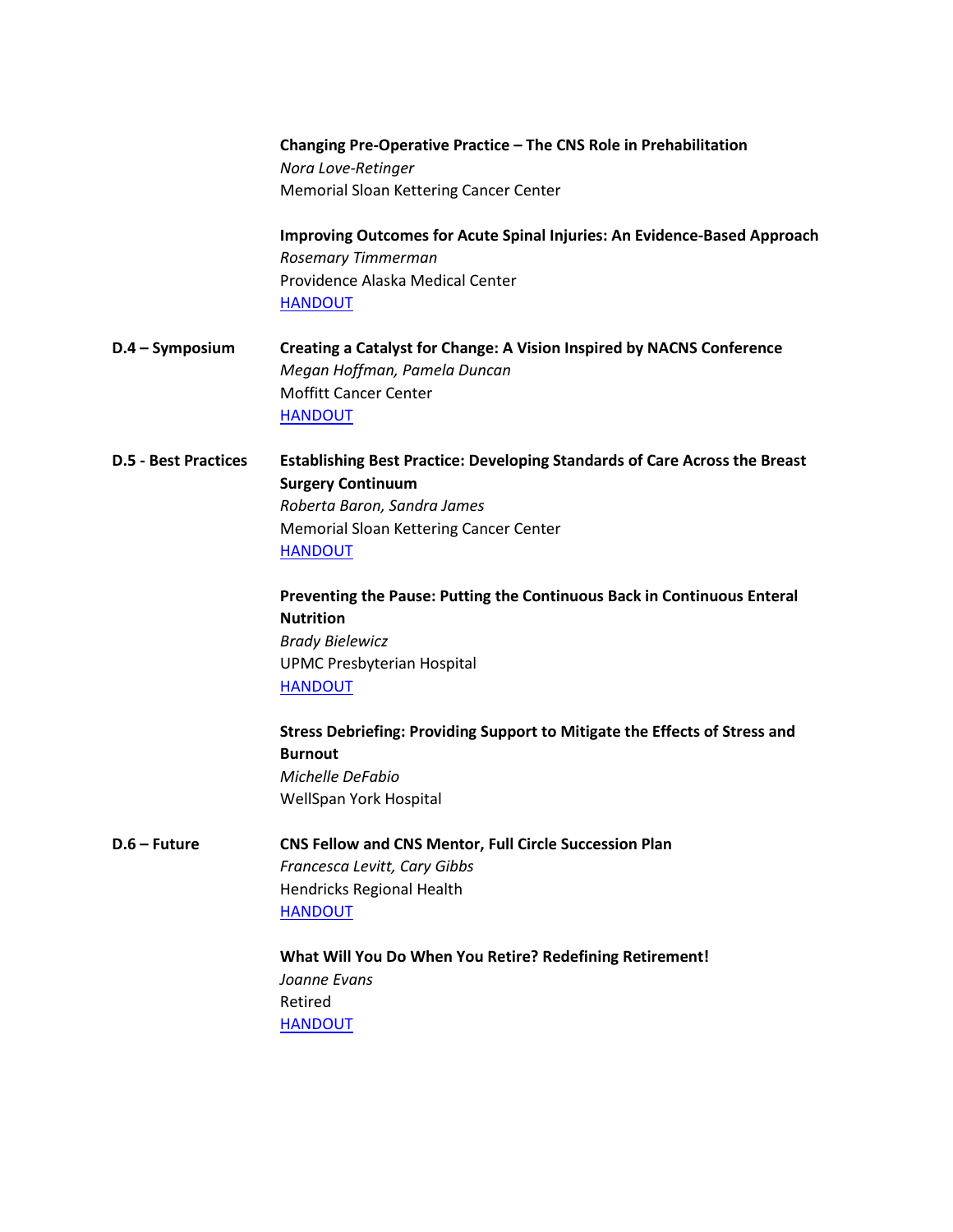|                                    | Strengthening our Future by Growing our Own                                                                                                                                                                                                                                                                                                                                              |
|------------------------------------|------------------------------------------------------------------------------------------------------------------------------------------------------------------------------------------------------------------------------------------------------------------------------------------------------------------------------------------------------------------------------------------|
|                                    | Michele Kadenko-Monirian, Michelle Wood, Lisa Smith                                                                                                                                                                                                                                                                                                                                      |
|                                    | <b>Parkview Health</b>                                                                                                                                                                                                                                                                                                                                                                   |
|                                    | <b>HANDOUT</b>                                                                                                                                                                                                                                                                                                                                                                           |
| D.7 - Workshop                     | Advanced Neuro Assessment for the Practicing CNS *Requires Lab Fee.<br>Rachel Malloy, MSN, RN, CNRN, SCRN, ANVP<br><b>Natus Neuro</b>                                                                                                                                                                                                                                                    |
| $D.8 - Panel$                      | Tips on Publishing - A Conversation with Editors<br>Sue Fowler <sup>1</sup> , Janet Fulton <sup>2</sup> , Kelly Goudreau <sup>3</sup> , Mary Fran Tracy <sup>4</sup><br>Orlando Health <sup>1</sup> , Indiana University <sup>2</sup> , Kansas City Veterans Affairs Medical<br>Center <sup>3</sup> , University of Minnesota Medical Center <sup>4</sup><br><b>HANDOUT 1, HANDOUT 2</b> |
| D.9 - CMS Speaker                  | <b>Catalyst for Change: Focus on Patient Care through the CMS Quality Payment</b><br>Program<br>Jean Moody-Williams<br><b>Centers for Medicare and Medicaid Services</b>                                                                                                                                                                                                                 |
| <b>SESSION E</b>                   |                                                                                                                                                                                                                                                                                                                                                                                          |
| <b>E.1 - Clinical Lecture</b>      | Epidemiology, Prevention & Treatment of Nonventilator Hospital-Acquired<br><b>Pneumonia: A CNS-Sensitive Outcome</b><br><b>Barbara Quinn</b><br><b>Sutter Health</b><br><b>HANDOUT</b>                                                                                                                                                                                                   |
| E.2 - Workshop                     | Enteral Nutritional Delivery Hands-On Workshop by Cardinal Health<br>*NO CE Available for this workshop.                                                                                                                                                                                                                                                                                 |
| <b>E.3 - Spreading the</b><br>Word | Hearing their Voices: Advance Care Planning for the Homeless<br>Jeannette (Jeannie) Meyer<br><b>UCLA Health</b><br><b>HANDOUT</b>                                                                                                                                                                                                                                                        |
|                                    | A CNS Driven Community Health Care Delivery Model<br>Barbara Richardson, Karen Coppin, Kathy Brandi<br>Southwestern Vermont Medical Center<br><b>HANDOUT</b>                                                                                                                                                                                                                             |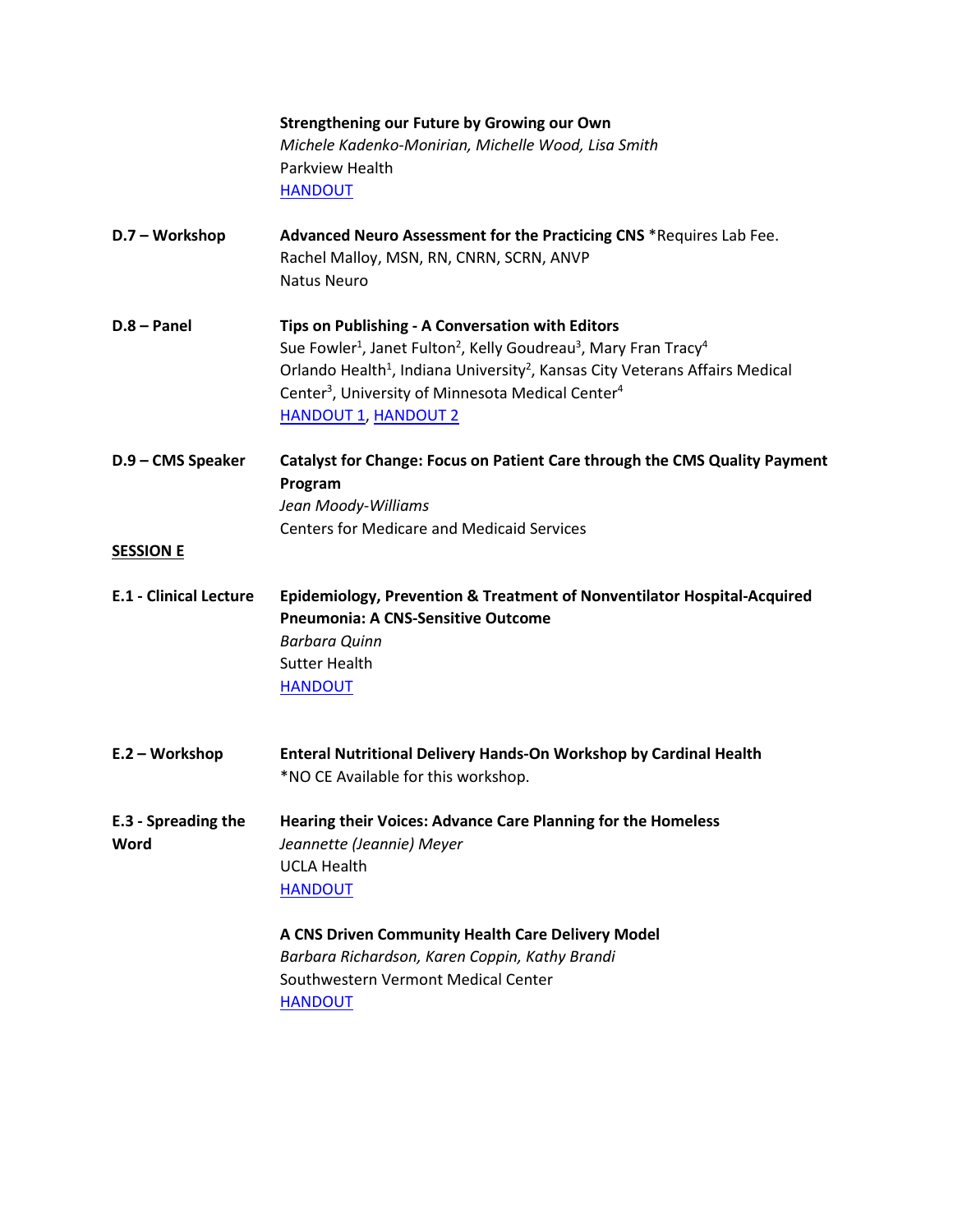|                   | Role of the CNS in Promoting Antibiotic Stewardship Practices for Bedside<br><b>Nurses</b><br>Teresa Jahn<br>St. Cloud Hospital<br><b>HANDOUT</b>                                                                                                                                                                                     |
|-------------------|---------------------------------------------------------------------------------------------------------------------------------------------------------------------------------------------------------------------------------------------------------------------------------------------------------------------------------------|
| E.4 - Medications | <b>Improving Medication Reconciliation through an Older Adult Education</b><br><b>Initiative</b><br>Elizabeth Fiscella<br>College of Our Lady of the Elms                                                                                                                                                                             |
|                   | Be-SAFE: An Educational Intervention for ED Nurses Responding to Opioid<br><b>Overdoses</b><br>Angela Clark <sup>1</sup> , Jeannie Burnie <sup>2</sup><br>University of Cincinnati <sup>1</sup> , Bethesda North Hospital <sup>2</sup><br>Changing the Model of Care for Pregnant Women with Opioid Use Disorder<br>Danette Schloeder |
|                   | Providence Alaska Medical Center                                                                                                                                                                                                                                                                                                      |
| $E.5 - Students$  | Meeting the Learning Needs of Experienced and Inexperienced CNS Graduate<br><b>Students</b><br>Debra Hanna<br>Barbara H. Hagan School of Nursing, Molloy College<br><b>HANDOUT</b>                                                                                                                                                    |
|                   | Clinical Nurse Specialists: Leaders of Transformation from the Classroom to<br><b>Community</b><br>Rosanne Burson, Andrea Kwaski<br>University of Detroit Mercy<br><b>HANDOUT 1, HANDOUT 2</b>                                                                                                                                        |
|                   | Securing the CNS Role's Future: An Innovative Student Clinical Placement<br>Program<br>Erica Fischer-Cartlidge<br><b>Memorial Sloan Kettering Cancer Center</b>                                                                                                                                                                       |
| $E.6 - Change$    | <b>Implementation of a New Evidence-Based Cardiac Surgery Resuscitation</b><br>Protocol<br>Melanie Roberts, Susan Miller<br>UCHealth, Medical Center of the Rockies<br><b>HANDOUT</b>                                                                                                                                                 |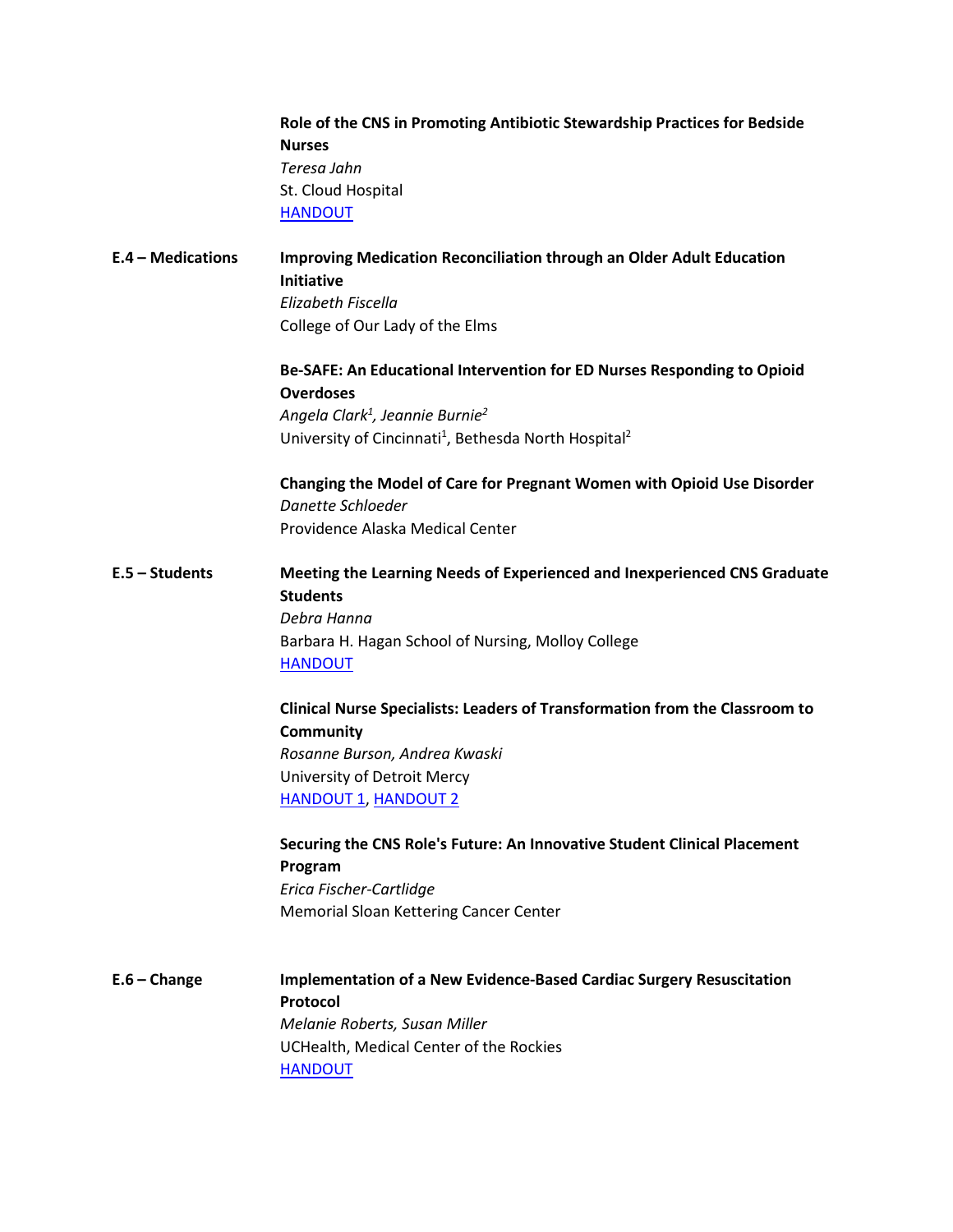**Implementation of a New Graduate Float Pool to Address Staffing Needs** *Kristen Fisher* Rush University Medical Center

**How CNS Educators Can Apply the Research Priorities for Nursing Education** *Cathy Thompson* CJT Consulting & Education

# **E.8 – Prediction Utilization of Maternal Early-Warning System as a Catalyst to Identify Clinical Deterioration** *Mary Lou Bowers* Carolinas HealthCare System NorthEast [HANDOUT 1,](https://www.dropbox.com/preview/2019%20Annual%20Conference/Final%20Presentations/E7%20-%20MAry%20Lou%20Bowers.pdf?role=personal) [HANDOUT 2](https://www.dropbox.com/preview/2019%20Annual%20Conference/Final%20Presentations/E7%20-%20Mary%20Lou%20Bowers%20(Handout).pdf?role=personal)

**Influencing Practice Using Risk Prediction/Recognition of Care Gaps and Virtual Support** *Elizabeth Scruth* Kaiser Permanente [HANDOUT](https://www.dropbox.com/preview/2019%20Annual%20Conference/Final%20Presentations/E7%20-%20Elizabeth%20Scruth.pdf?role=personal)

**Singing in the Rain: Effect of Training on Critical Care Nurse Resilience** *Megan Greenman* Upstate University Hospital

# **5:00 pm – 6:00 pm Forum All Aboard: Leadership Development Through Board Service** *Megan Greenman* Upstate University Hospital

### **FRIDAY, MARCH 8, 2019**

7:30 am - 9:00 am [VTE Satellite Symposium by Cardinal Health](http://cardinalhealth.cvent.com/events/vte-satellite-symposium/event-summary-b99f6aa6b1214700a61eec27430ea921.aspx) \*Requires separate Registration.

### **SESSION F**

**F.1 - QI: Injury On the Flip Side: Prone Positioning and Improved Pressure Injury Prevention** *Elizabeth Bonnet* University of Kentucky Healthcare [HANDOUT](https://www.dropbox.com/s/kxdmg25jis8s4i0/F1%20-%20Bonnet%2C%20Elizabeth.pdf?dl=0)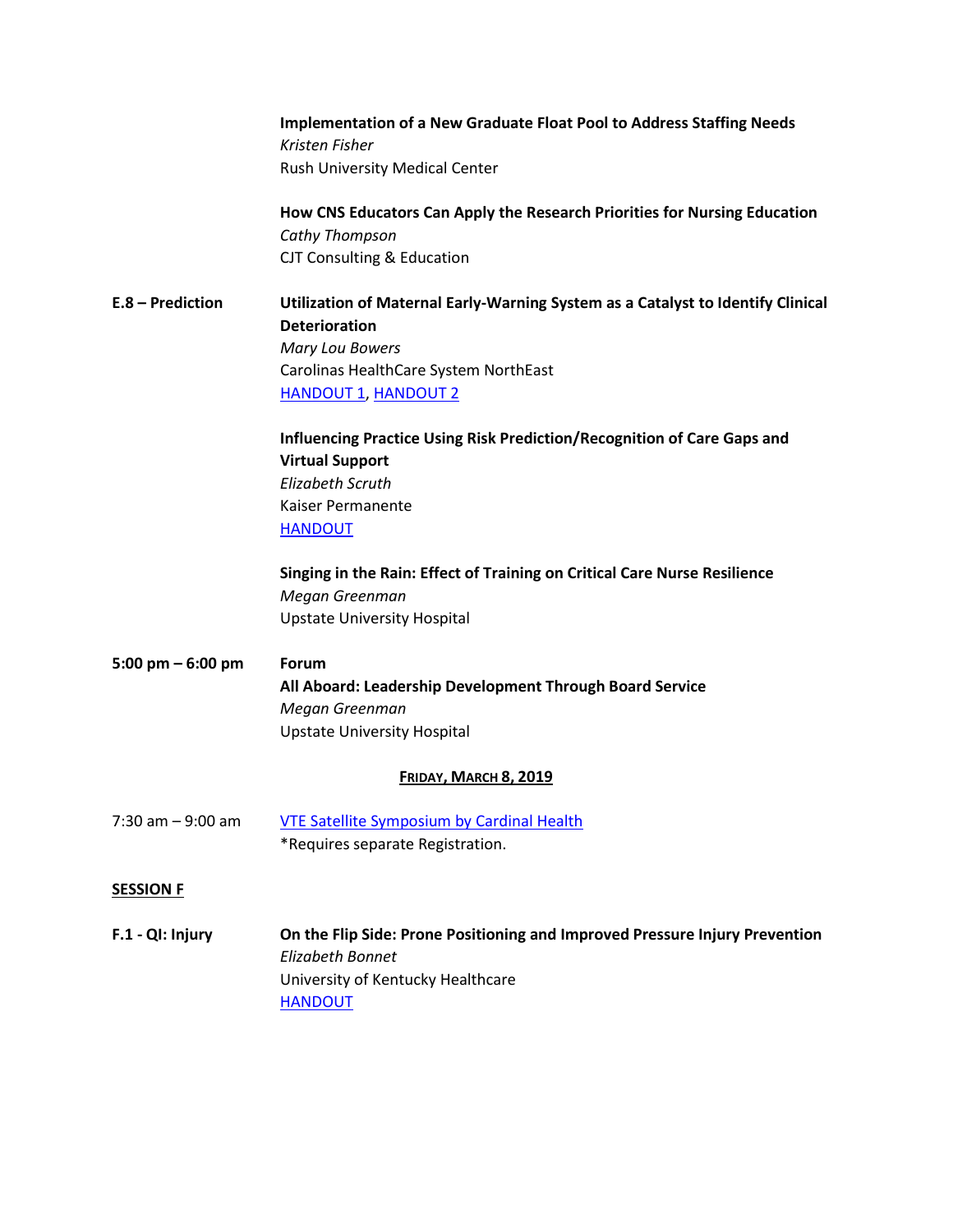### **Preventing Tracheostomy-Related Pressury Injuries** *Anne Urquhart, Elizabeth Savage* NYU Langone Health [HANDOUT](https://www.dropbox.com/preview/2019%20Annual%20Conference/Final%20Presentations/F5%20-%20Valerie%20Willis.pdf?role=personal)

**One Conversation at a Time: Preventing Falls in Acute Care** *Natasha Ramrup, Stephanie McEneaney, Anna Schloms* Memorial Sloan Kettering Cancer Center [HANDOUT](https://www.dropbox.com/s/u96unvalcj82pl8/F1%20-%20Ramrup%2C%20Natasha.pdf?dl=0)

**F.2 Infection – Sepsis Post-implementation Process Evaluation of a Maternal Sepsis Screening Tool and Treatment Protocol** *Traci Lorch* Norton Women's & Children's Hospital [HANDOUT](https://www.dropbox.com/s/ok14ch3l7w4orkf/F2%20-%20Lorch%2C%20Traci.pdf?dl=0)

> **Sepsis Across Stages of the Lifespan** *Brittany Waggoner* Hendricks Regional Health

**Stopping Sepsis: Outcome Improvement Through Scores and Bundles** *Barbara Lennon1 , Erica Stevens2* Nemours Children's Hospital<sup>1</sup>, Nemours AI Dupont Hospital for Children<sup>2</sup>

**F.3 – Education PhD or DNP: Which One to Choose?** *Cathy Thompson* CJT Consulting & Education [HANDOUT](https://www.dropbox.com/s/k1r2kc77m8stnmy/F3%20-%20Thompson%2C%20Cathy.pdf?dl=0)

> **DNP Curricular Synergy: Consensus Model and CNS Practice Model** *Kathleen Poindexter, Marci Mechtel, Linda Hansen* Michigan State University

**Evidenced Based Practice Program Development: CNS Transition to Practice Residency Program** *Rosina Bloomingdale* Volunteer in Repairers of the Breach Community Health Care Clinic for the Homeless

**F.4 – Symposium Changing How Nurses Work: Integration of Clinical Data and Nursing Knowledge** *Crystal Thomas* UHS Inc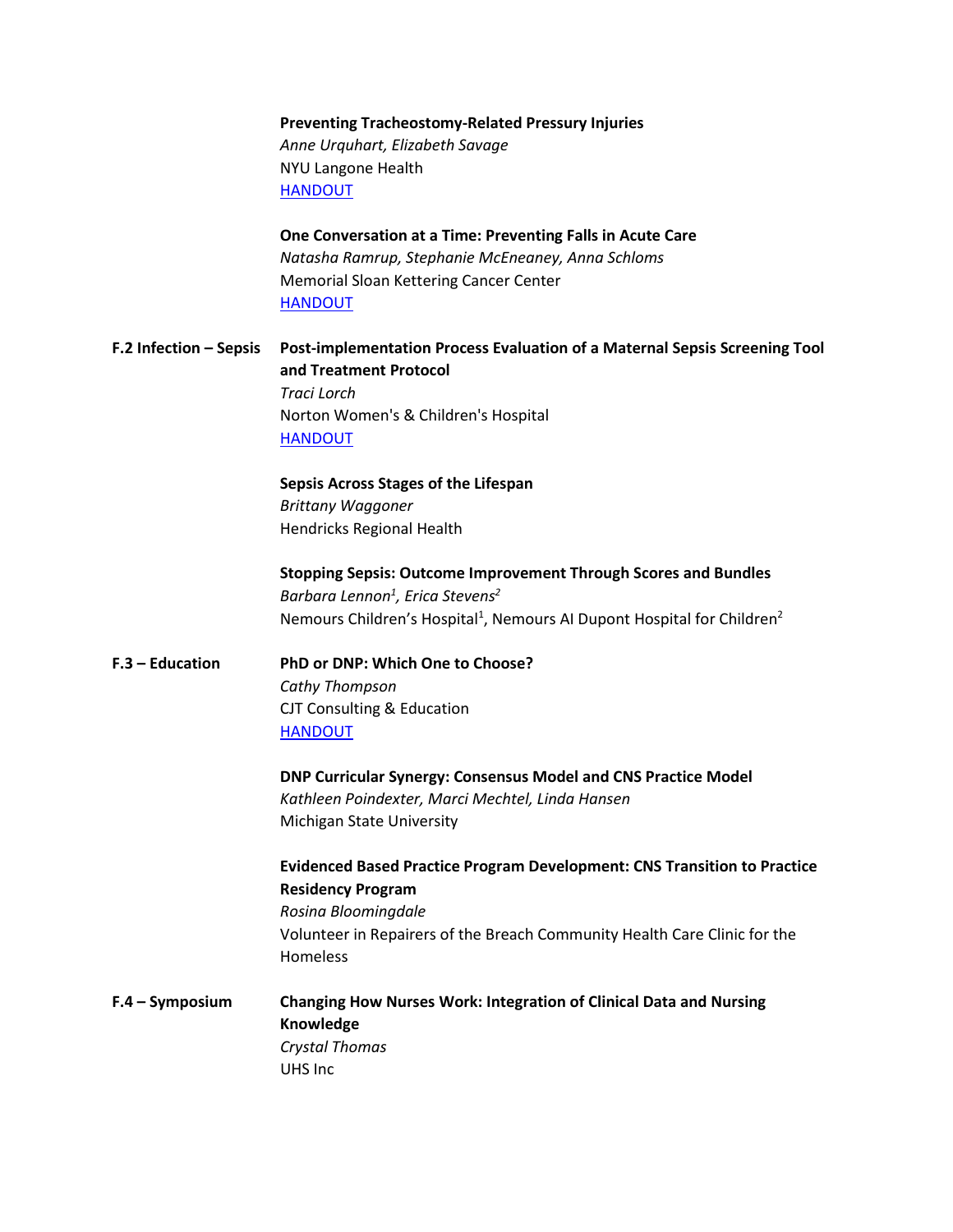| F.5 - Leadership and<br><b>Collaboration</b> | <b>CNS led Development of Unit Based Resource Nurse Program</b><br>Jeri Smith <sup>1</sup> , Ginger Bland <sup>2</sup> |
|----------------------------------------------|------------------------------------------------------------------------------------------------------------------------|
|                                              | Aurora Memorial Hospital Burlington <sup>1</sup> , Aurora Lakeland Medical Center <sup>2</sup>                         |
|                                              | <b>CNS Collaboration: A Catalyst for Evidence-based, System-wide Practice</b><br>Change                                |
|                                              | Valerie Willis, Heaven Holdbrooks                                                                                      |
|                                              | Kaiser Permanente                                                                                                      |
|                                              | <b>HANDOUT</b>                                                                                                         |
|                                              | Decreasing Pressure Injury in Surgical Intensive Care Unit: A Collaborative                                            |
|                                              | <b>Nursing Journey</b>                                                                                                 |
|                                              | Sorophina Young                                                                                                        |
|                                              | <b>Maimonides Medical Center</b>                                                                                       |
| F.6 - QI: Oncology                           | <b>CNS Role in Ensuring Safety in Innovation: Standards for Viral Oncolytic</b>                                        |
|                                              | Therapy                                                                                                                |
|                                              | Lisa Wall                                                                                                              |
|                                              | Memorial Sloan Kettering Cancer Center                                                                                 |
|                                              | <b>HANDOUT</b>                                                                                                         |
|                                              | <b>Care Coordination in Outpatient Oncology Primary Nursing</b>                                                        |
|                                              | Dia Byrne, Linda Penwarden                                                                                             |
|                                              | St. Luke's Mountain States Tumor Institute                                                                             |
|                                              | <b>HANDOUT 1, HANDOUT 2</b>                                                                                            |
|                                              | "Think Like a Pancreas" A CNS Driven QI Project in Oncology Unit                                                       |
|                                              | Loice Ongwela, Casey Quenette                                                                                          |
|                                              | <b>Stanford Health Care</b>                                                                                            |
| <b>F.7 - Staff Education</b>                 | Continuing Education to Support the Implementation of Enhanced Recovery                                                |
|                                              | After Surgery                                                                                                          |
|                                              | <b>Kimberly Pate</b>                                                                                                   |
|                                              | <b>Carolinas Medical Center</b>                                                                                        |
|                                              | <b>HANDOUT</b>                                                                                                         |
|                                              | ED Education Day: Successful Collaboration Between ED CNS and Nursing                                                  |
|                                              | <b>Education</b>                                                                                                       |
|                                              | Lovie Marie Amolo                                                                                                      |
|                                              | <b>Maimonides Medical Center</b>                                                                                       |
|                                              | <b>HANDOUT 1, HANDOUT 2</b>                                                                                            |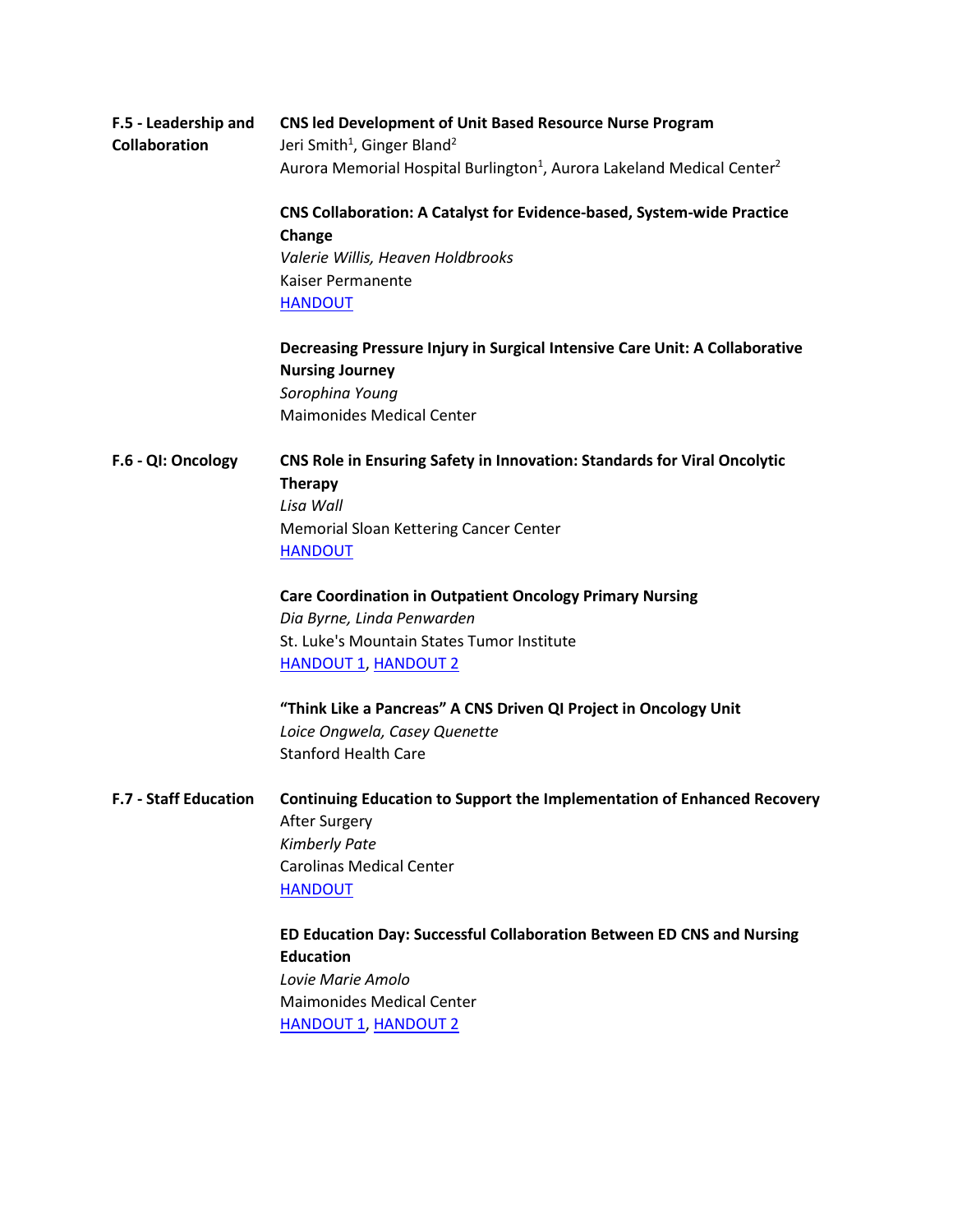### **Building Evidence Based Practice Skills Through Interactive Workshops** *Debra O'Shea, Erica Fischer-Cartlidge* Memorial Sloan Kettering Cancer [HANDOUT 1,](https://www.dropbox.com/s/50wbpssgizqms32/F7%20-%20O%27Shea%2C%20Debra%20%28Critical%20Appraisal%29.pdf?dl=0) [HANDOUT 2,](https://www.dropbox.com/s/43py7k1t59p5wxd/F7%20-%20O%27Shea%2C%20Debra%20%28PPT%20Notes%29.pdf?dl=0) [HANDOUT 3,](https://www.dropbox.com/s/jvba8mqwnpvoxxo/F7%20-%20O%27Shea%2C%20Debra%20%28Search%20Strategy%29.pdf?dl=0) [HANDOUT 4, HANDOUT 5,](https://www.dropbox.com/s/pvoi26pyo0htoip/F7%20-%20O%27Shea%2C%20Debra%202.pdf?dl=0) [HANDOUT 6](https://www.dropbox.com/s/y3cmqk078edzo6p/F7%20-%20O%27Shea%2C%20Debra.pdf?dl=0)

#### **SESSION G**

| G.1 – Skills | Keys to Rapid Extubation in Post-Operative Cardiac Surgical Patients |
|--------------|----------------------------------------------------------------------|
|              | Robyn Strauss                                                        |
|              | Penn Medicine                                                        |
|              | <b>HANDOUT</b>                                                       |

### **Increasing Ultrasound Guided IV Insertion Competency Using Phantom Model Simulation** *Tracy Campbell, Kathleen Mullaney*

AI duPont Hospital for Children/ Nemours

### **G.2 - Process & Policy Vasopressors Outside the ICU: A CNS-led Initiative**

*Jennifer Dorman* Maimonides Medical Center [HANDOUT](https://www.dropbox.com/preview/2019%20Annual%20Conference/Final%20Presentations/G2%20-%20Jnnifer%20Dorman.pdf?role=personal)

**Comfort Care Beds: a CNS-Driven Initiative for End of Life (EOL) Care** Jeannette Meyer<sup>1</sup>, Anila Ladak<sup>2</sup> UCLA Health<sup>1</sup>, Santa Monica UCLA Medical Center<sup>2</sup> [HANDOUT](https://www.dropbox.com/preview/2019%20Annual%20Conference/Final%20Presentations/G2%20-%20Jeannette%20Meyer.pdf?role=personal)

**Moments that Matter: Implementing a Post-Code Moment of Silence and Debrief Program** *Danette Mitchell* Christiana Care Health System **[HANDOUT](https://www.dropbox.com/preview/2019%20Annual%20Conference/Final%20Presentations/G2%20-%20Dannette%20Mitchell.pdf?role=personal)** 

**G.3 – Care Systems Addressing Frail Elders (SAFE) Care Collaborative** *Fontine Mamais* UCLA

> **Animal Assisted Therapy to Engage the Cognitively Impaired Older Adult** *Beverly Yordy, William Pope* Auburn University

### **Clinical Update on the Care of the Intact Patient Across the Lifespan** *Nadine Wodwaski1 , Kristen Munyan2* University of Detroit Mercy<sup>1</sup>, Oakland University<sup>2</sup>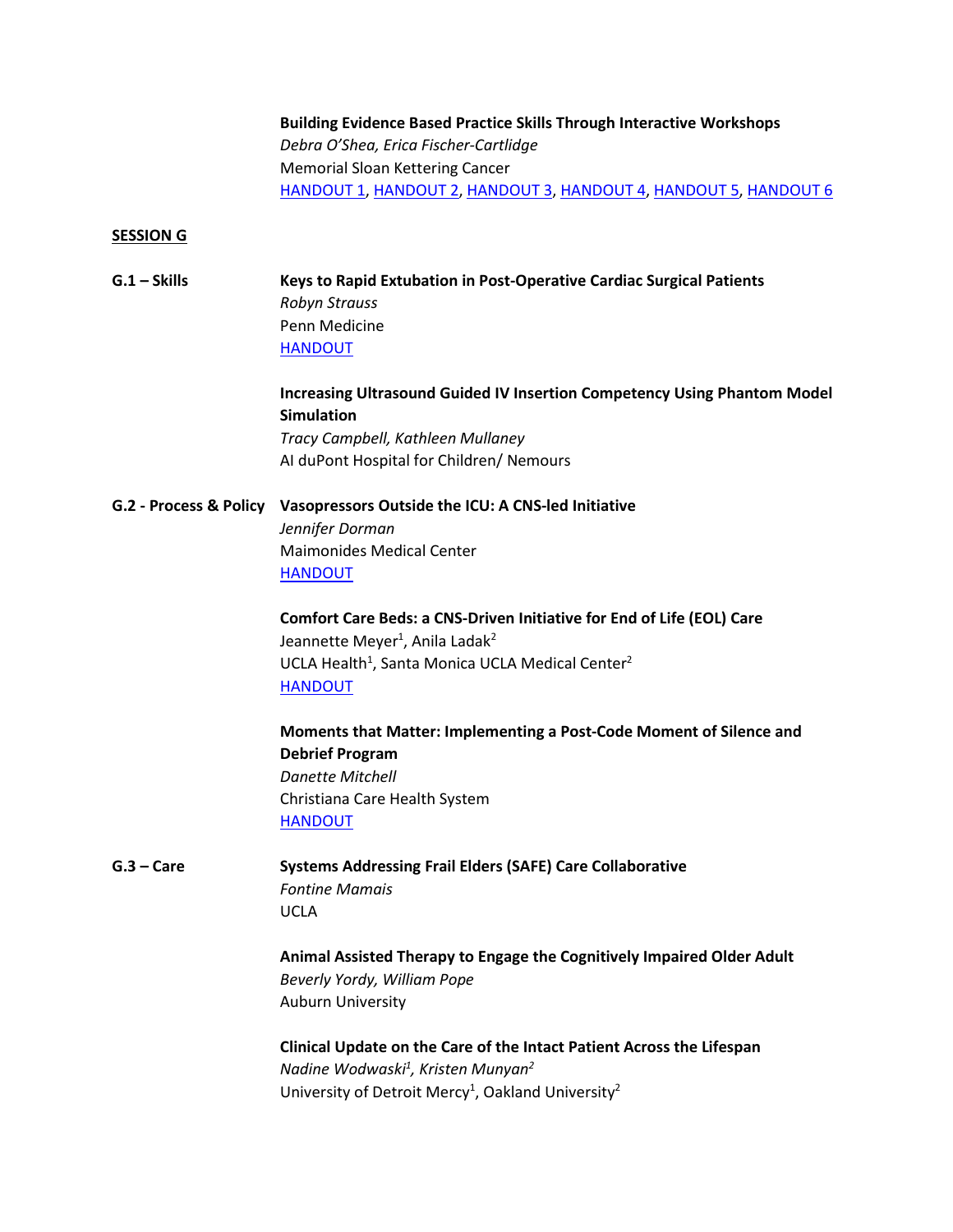# **G.4 – Symposium 2018 Practice-Changing Research Relevant to CNSs and the Three Spheres of Influence** Margaret McNeill<sup>1</sup>, Beth Cipra<sup>2</sup> Frederick Regional Health System<sup>1</sup>, R Adams Cowley Shock Trauma Center University of Maryland Medical Center2 [HANDOUT](https://www.dropbox.com/s/nhbez5xkdbrttxb/G4%20-%20McNeill%2C%20Margaret.docx?dl=0)

**G.5 - Workshop (Part I) "Setting up Shop"** *Linda Thurby-Hay* Bon Secours Health System [HANDOUT](https://www.dropbox.com/preview/2019%20Annual%20Conference/Final%20Presentations/G5%20-%20Linda%20Thurby-Hay.pdf?role=personal)

**G.6 – Infection: Sepsis Sepsis Specialists: Implementation of A Sepsis Unit to Improve Patient Outcomes** *Jennifer Rice* Henry Ford Allegiance Health

> **Strategies for Decreasing Sepsis Mortality While Improving SEP-1 Core Measure Compliance** *Amanda Walter, Daniella Pulliam* Northside Hospital [HANDOUT 1,](https://www.dropbox.com/preview/2019%20Annual%20Conference/Final%20Presentations/G6%20-%20Amanda%20Walter.pdf?role=personal) [HANDOUT 2](https://www.dropbox.com/preview/2019%20Annual%20Conference/Final%20Presentations/G6%20-%20Amanda%20Walter%20(handout).pdf?role=personal)

**Sepsis: A CNS Mentorship to Decrease Mortality** *Mary Lawanson-Nichols* UCLA- Santa Monica Medical Center

**G.7 - System Change: A Tale of Two CNSs: Collaboration in Starting up an ECT Program Program** *Nancy Magrath, Ted Walker* Providence Alaska Medical Center [HANDOUT,](https://www.dropbox.com/s/pzbja4pw8lmy025/G7-Mcgrath%2C%20Nan%20%281%29.pdf?dl=0) [HANDOUT 2,](https://www.dropbox.com/s/yynipj8e9vic2co/G7-Mcgrath%2C%20Nan%20%282%29.pdf?dl=0) [HANDOUT 3](https://www.dropbox.com/s/5fnx7zm4k8yluym/G7-Mcgrath%2C%20Nan%20%283%29.pdf?dl=0)

> **Driving Patient Blood Management throughout a Health Care System** *Dawn Rowledy, Lois Stallings Welden* Deaconess Hospital, Inc [HANDOUT](https://www.dropbox.com/preview/2019%20Annual%20Conference/Final%20Presentations/G7%20-%20Lois%20Welden.pdf?role=personal)

**CNS as Catalysts for Improved Outcomes: Reducing Pressure Injuries in Oncology Patients** *Beatrice Forlizzi* Memorial Sloan Kettering Cancer Center [HANDOUT](https://www.dropbox.com/s/9d575qnjkpqv700/G7%20-%20Forlizzi%2C%20Beatrice%20%28PPT%20Notes%29.pdf?dl=0)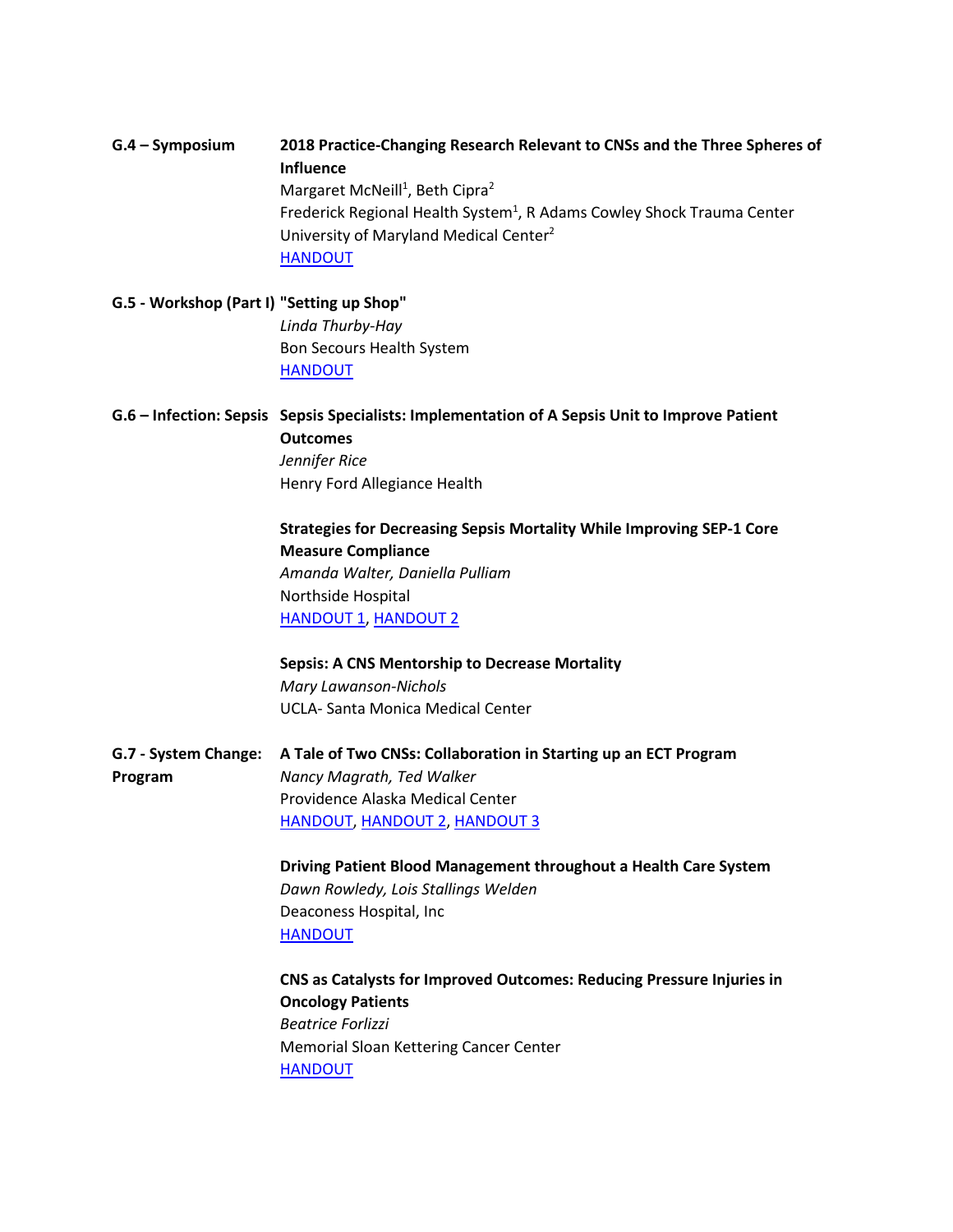# **SESSION H**

| $H.1$ – Influence             | Forming an Affiliate [California (CA) Association of Clinical Nurse Specialists]<br><b>30 Years</b>         |
|-------------------------------|-------------------------------------------------------------------------------------------------------------|
|                               | Lianna Ansryan <sup>1</sup> , AiJIn Lee <sup>2</sup> , Cheryl Westlake <sup>3</sup>                         |
|                               | Cedars Sinai <sup>1</sup> , Cedars Sinai Health System <sup>2</sup> , Azusa Pacific University <sup>3</sup> |
|                               | Breaking the Mold: The Clinical Nurse Specialist (CNS) Role                                                 |
|                               | Eryn Draganski                                                                                              |
|                               | Mayo Clinic Arizona<br><b>HANDOUT</b>                                                                       |
| <b>H.2 - Clinical Lecture</b> | Guidelines for Treatment of Hypertension: 2017 Update Focusing on Salt<br>Sensitivity                       |
|                               | Heather Cuevas <sup>1</sup> , Gayle Timmerman <sup>2</sup> , Glenn Croft <sup>3</sup>                       |
|                               | The University of Texas at Austin <sup>1,2</sup> , Health Trust Workforce Solutions <sup>3</sup>            |
| H.3 - Infection 2             | Reducing CLABSI Through Interprofessional Line Necessity RoundingLess Is<br>More.                           |
|                               | <b>Ned Sormaz</b>                                                                                           |
|                               | <b>Cleveland Clinic</b>                                                                                     |
|                               | <b>HANDOUT</b>                                                                                              |
|                               | Performance of a New CLABSI Reduction Process in Med/Surg and Telemetry                                     |
|                               | <b>Units</b>                                                                                                |
|                               | Autumn Gode, Sarah Kaspari                                                                                  |
|                               | Abbott Northwestern Hospital part of Allina Health<br><b>HANDOUT</b>                                        |
|                               | CNS and Manager Focused Rounding to Decrease HAPI in the CVICU                                              |
|                               | Patti Henry, Eileen Bucoy-Duque                                                                             |
|                               | <b>Stanford Health Care</b>                                                                                 |
| H.4 - Pediatrics              | Dog-Walking for Physical Activity in Adolescents with Orthopedic Limitations                                |
|                               | Coley Vitztum                                                                                               |
|                               | Children's Mercy Hospital                                                                                   |
|                               | <b>HANDOUT</b>                                                                                              |
|                               | Transforming Shared Decision-Making in an Academic Children's Hospital:                                     |
|                               | <b>CNS's Leading Change</b>                                                                                 |
|                               | Angela Scott, Stephanie Benning                                                                             |
|                               | Arkansas Children's Hospital                                                                                |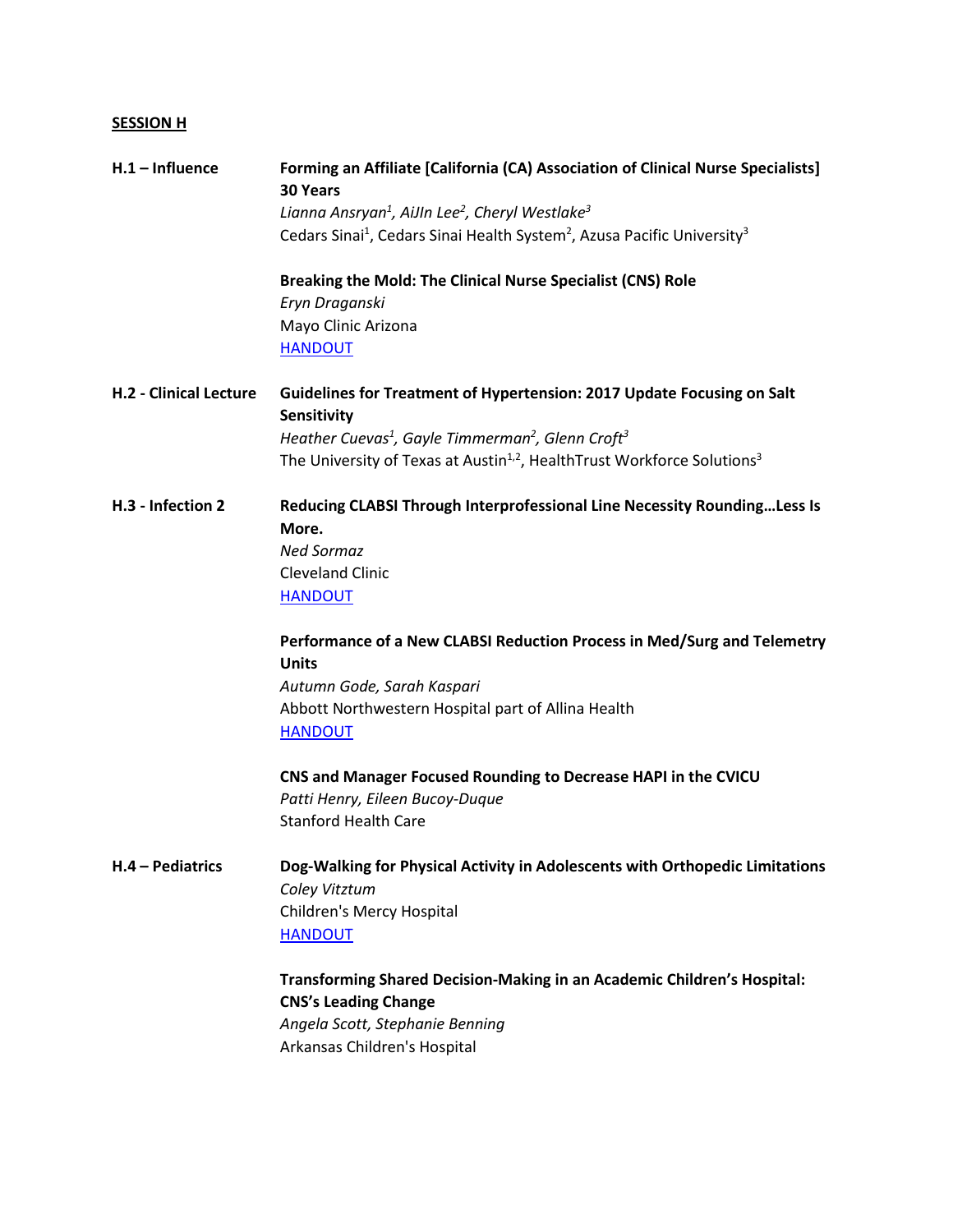|                               | Addressing Modifiable Risk Factors to Improve Asthma Self-Management of<br><b>Parents and Children</b><br><b>Sharon Horner</b><br>The University of Texas at Austin<br><b>HANDOUT</b> |
|-------------------------------|---------------------------------------------------------------------------------------------------------------------------------------------------------------------------------------|
| H.5 - Workshop<br>(Part II)   | So, You Want to Develop Your Innovative Idea into a Business Proposal<br>Anita White <sup>1</sup> , Sean Reed <sup>2</sup>                                                            |
|                               | Louis Stokes Cleveland VA Medical Center <sup>1</sup> , University of Colorado Anschutz<br>Medical Center <sup>2</sup>                                                                |
| H.6 - Neuro: Stroke           | Expediting Emergency Department Stroke Care: A CNS-led Initiative to Reduce<br><b>Disability</b>                                                                                      |
|                               | Mark Ciano, Benjamin Tanner                                                                                                                                                           |
|                               | University of California, San Francisco                                                                                                                                               |
|                               | <b>HANDOUT</b>                                                                                                                                                                        |
|                               | There's an App for That: Improving Acute Stroke Transfers                                                                                                                             |
|                               | Amy Barnard                                                                                                                                                                           |
|                               | Northwestern Medicine Lake Forest Hospital<br><b>HANDOUT</b>                                                                                                                          |
|                               | <b>Clinical Nurse Specialist: Impacting Acute Stroke Care from Early Recognition</b><br>to Legislation<br><b>Kimberly Holmes</b>                                                      |
|                               | <b>Bayhealth Medical Center</b>                                                                                                                                                       |
| <b>H.7 - Clinical Lecture</b> | Improving Blood Glucose Control in Hospitalized Adults by Reducing Repeat<br><b>Hyperglycemic Episodes</b>                                                                            |
|                               | <b>Stacey Seggelke</b>                                                                                                                                                                |
|                               | University of Colorado School of Medicine                                                                                                                                             |
| $H.8 - Symposition$           | <b>Establishing Best Practice: Building Dialysis Therapies and the Electronic</b>                                                                                                     |
|                               | <b>Health Record</b>                                                                                                                                                                  |
|                               | Marybeth O'Malley<br>Hospital of the University of Pennsylvania                                                                                                                       |
|                               | <b>HANDOUT</b>                                                                                                                                                                        |
|                               |                                                                                                                                                                                       |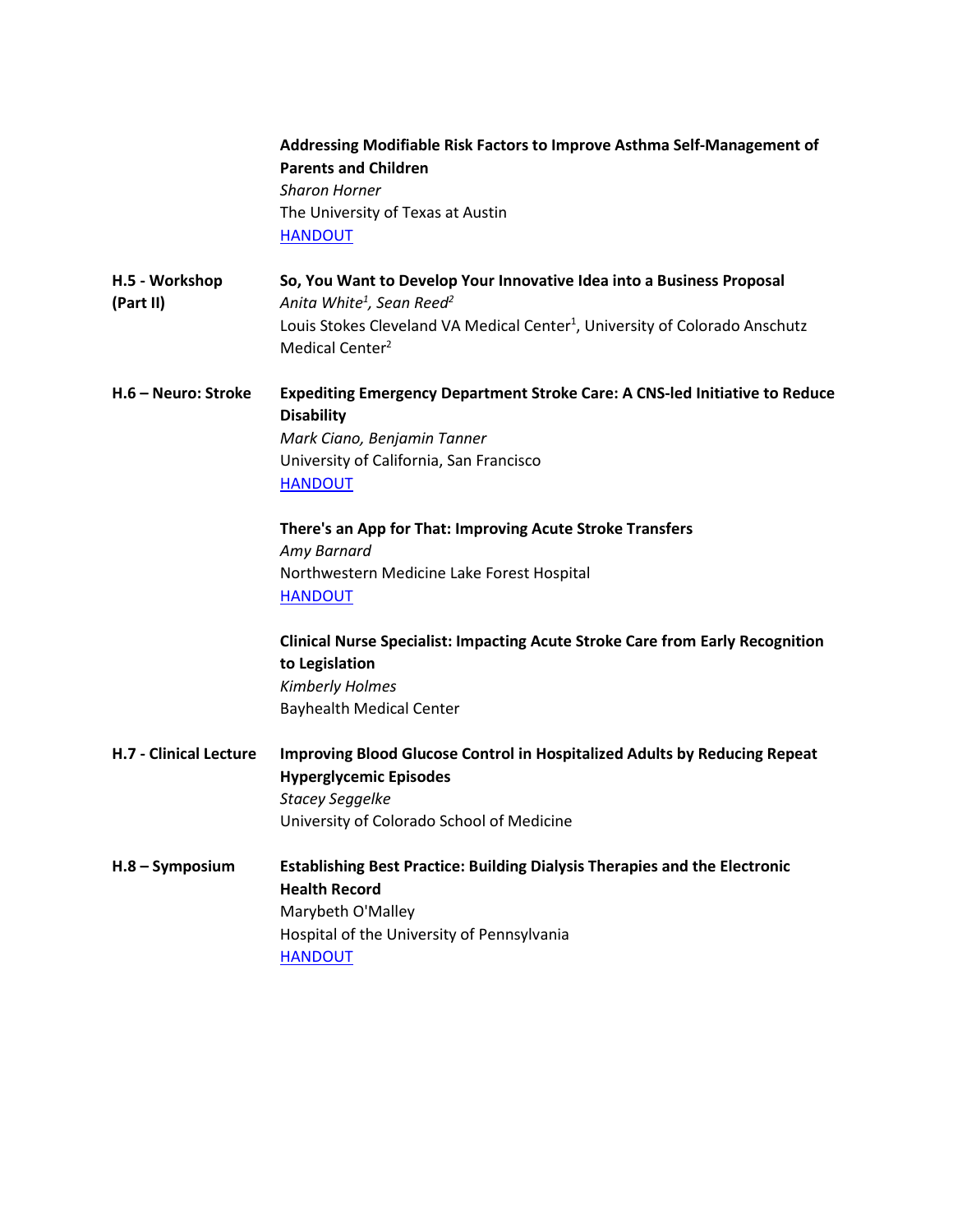#### **SATURDAY, MARCH 9, 2019**

#### **SESSION J**

| J.1 - Clinical Lecture | Stop Bugging Me: A Comprehensive Approach for Reducing Multidrug |
|------------------------|------------------------------------------------------------------|
|                        | <b>Resistant Organisms</b>                                       |
|                        | Kathleen Vollman                                                 |
|                        | <b>Advancing Nursing, LLC</b>                                    |
|                        | <b>HANDOUT</b>                                                   |

**J.2 - Promoting Health [Health Promotion Behaviors in the Inpatient Setting: The role of the CNS](https://virtualinc-my.sharepoint.com/personal/cshilo_virtualinc_com/Documents/User%20Profile/Desktop/J2%20-%20Griffith,%20Laura.pptx)** *Laura Griffith* University of California San Francisco [HANDOUT](https://www.dropbox.com/s/hzl3j4be5uvz00m/J2%20-%20Griffith%2C%20Laura.pdf?dl=0)

> **Improving Bariatric Post-Surgical Education** *Jill English, Kimberly Edson* Virtua

**Mindfulness Based Stress Reduction: Impacting Job Satisfaction, Stress, and Burnout in Nurses** *Michelle DeFabio* WellSpan York Hospital

**J.3 - Making Contact Nurse Leadership Training: Improving ED to ICU Transit Time Improvements** Jackeline Iseler<sup>1</sup>, Angela Stornant<sup>2</sup> Michigan State University<sup>1</sup>, McLaren Greater Lansing<sup>2</sup> [HANDOUT](https://www.dropbox.com/preview/2019%20Annual%20Conference/Final%20Presentations/J3%20-%20Jackeline%20Iseler.pdf?role=personal)

> **An Evidence-Based Review of Techniques to Sustain Adherence to Standards and Policies** *Gina Borges* Memorial Sloan Kettering Cancer Center **[HANDOUTS](https://www.dropbox.com/s/6cm0n6cgrtir5cj/J3%20-%20Borges%2C%20Gina%20%28PPT%20Notes%29.pdf?dl=0)**

**I Thought You Knew! Discovering Gaps by Implementing Reflex Urine Cultures** *Amy Larsen* UCSF Medical Center

**J.4 – Other CNS Coordinated Interdisciplinary Effort to Reduce Surgical Site Infections** Kimberly Mitchell<sup>1</sup>, Elizabeth Minzlaff<sup>2</sup> Advocate Aurora Health<sup>1</sup>, Advocate Aurora St. Luke's Medical Center<sup>2</sup>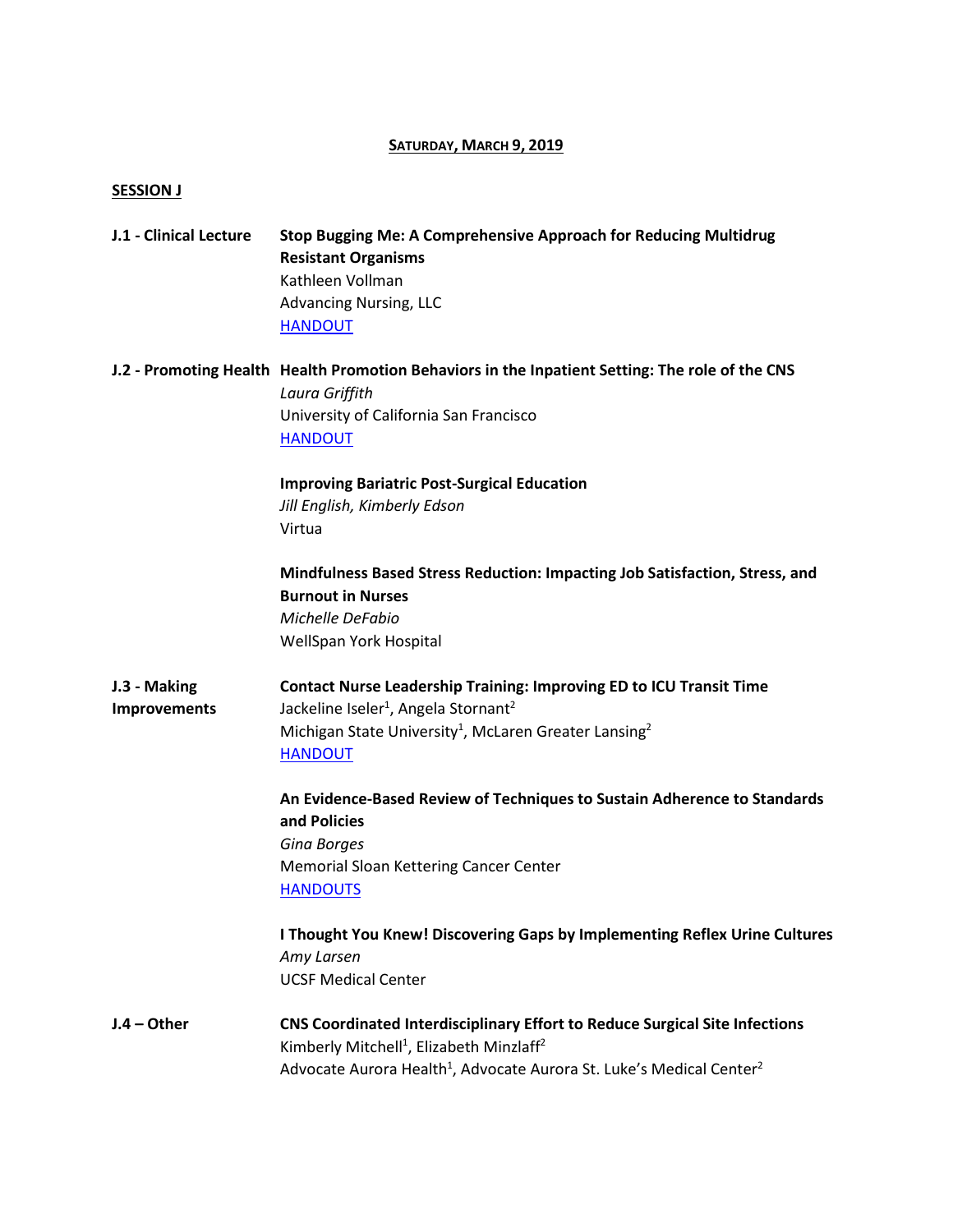# **Active Learning + Flipped Classroom = Learner Satisfaction and Improved Critical Thinking** *Joyce Foresman-Capuzzi* Lankenau Medical Center

**Qualitative Description of New Graduate Nurses' Experiences in a Nurse Residency Program** *Susan Fowler* Orlando Health

**J.5 - Tools for Change Leaders of Tomorrow: Preparing Staff Nurses to Lead Quality Improvement** *Marion Altman* American Association of Critical Care Nurses [HANDOUT](https://www.dropbox.com/preview/2019%20Annual%20Conference/Final%20Presentations/J5%20-%20Marian%20Altman.pdf?role=personal)

> **Optimizing Post-Operative Assessment Through Utilization of the Fast Track Scoring Tool** *Barb Nickel* CHI Health St. Francis [HANDOUT](https://www.dropbox.com/preview/2019%20Annual%20Conference/Final%20Presentations/J5%20-%20Barb%20Nikel.pdf?role=personal)

**Consultation of the CNS for Process Improvement in the Emergency Department** *Sabrina Newsome1 , Julie Linder2* Moses Cone Healthcare<sup>1</sup>, Vidant Medical Center<sup>2</sup> **[HANDOUTS](https://www.dropbox.com/s/dp4t4dqyfiwiqlg/J5%20-%20Linder%2C%20Julie.pdf?dl=0)** 

**J.6 – Teams CNS Role: Development of a Multidisciplinary Care Coordination Program for Liver Cirrhosis** *Melissa Bitz* Mayo Clinic **[HANDOUTS](https://www.dropbox.com/s/rdgf9fw9cpy72uk/J6%20-%20Bitz%2C%20Melissa.pdf?dl=0)** 

> **Save our Skin: A Multidisplinary Approach to Reduce Pressure Injuries** *Jennifer Forman, Paula Halcomb* University of Kentucky Healthcare **[HANDOUTS](https://www.dropbox.com/preview/2019%20Annual%20Conference/Final%20Presentations/J6%20-%20Jennifer%20Forman.pdf?role=personal)**

**Shifting the Focus: Interprofessional Team Accountability Influences Harm Reduction** *Joan Miller* Indiana University Health, Methodist Hospital [HANDOUT](https://www.dropbox.com/preview/2019%20Annual%20Conference/Final%20Presentations/J6%20-%20Joan%20Miller.pdf?role=personal)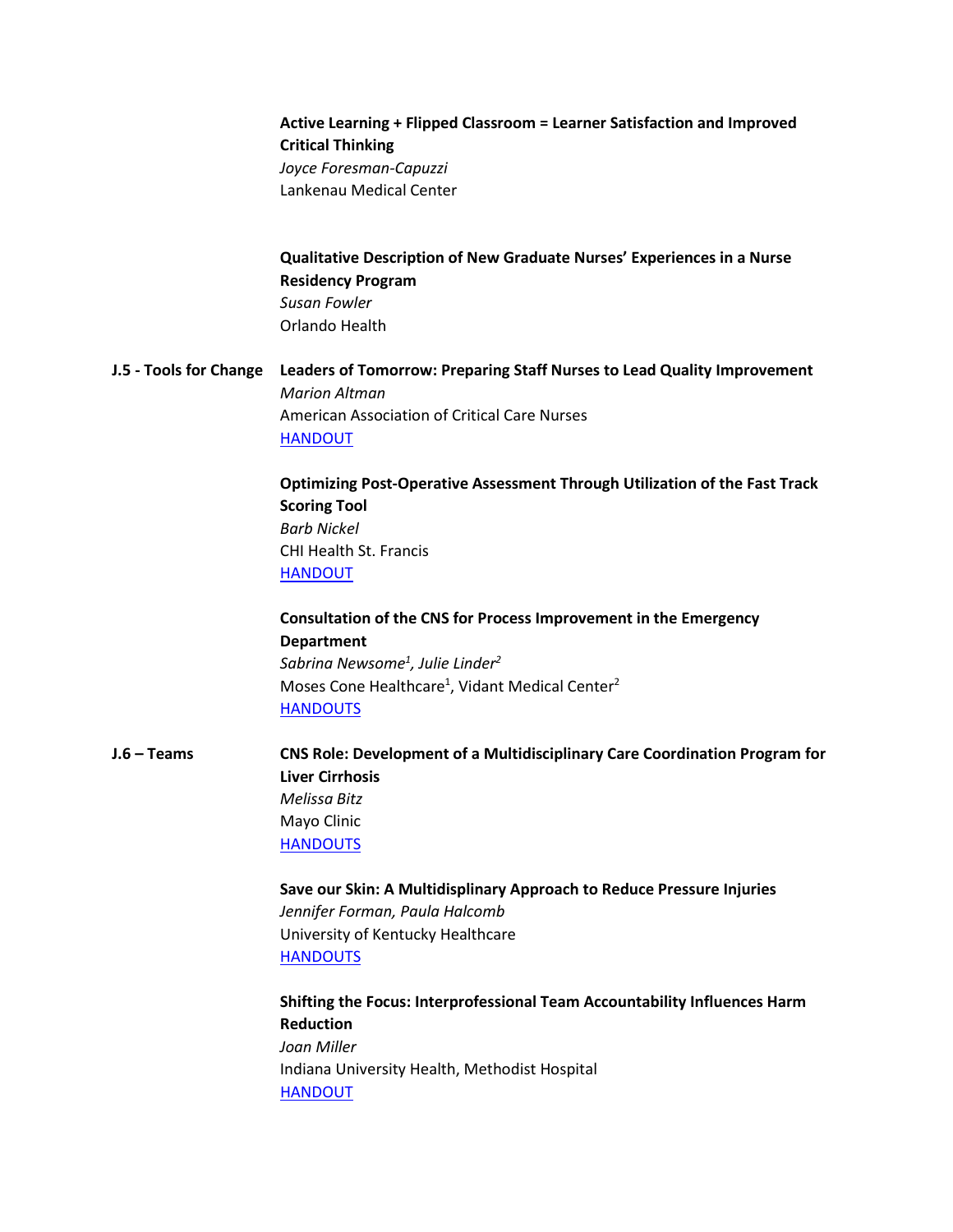# **J.7 – Technology Eye on the Prize: A Remote Video Monitoring (RVM) Fall Reduction Initiative** *Michael Urton* WakeMed Health & Hospitals **[HANDOUTS](https://www.dropbox.com/s/21zlxikmfsoho37/J7%20-%20Urton%2C%20Michael.pdf?dl=0)**

**The Impact of Digital Education Delivery on Postoperative Pain Outcomes** *Amber Stitz* Mayo Clinic

**A TEAM of Virtual Learning: Fostering Outcome Sustainability through Innovative Education** *Amy Driscoll* Aurora Health Care [HANDOUT](https://www.dropbox.com/preview/2019%20Annual%20Conference/Final%20Presentations/J7%20-%20Amy%20Driscoll.pdf?role=personal)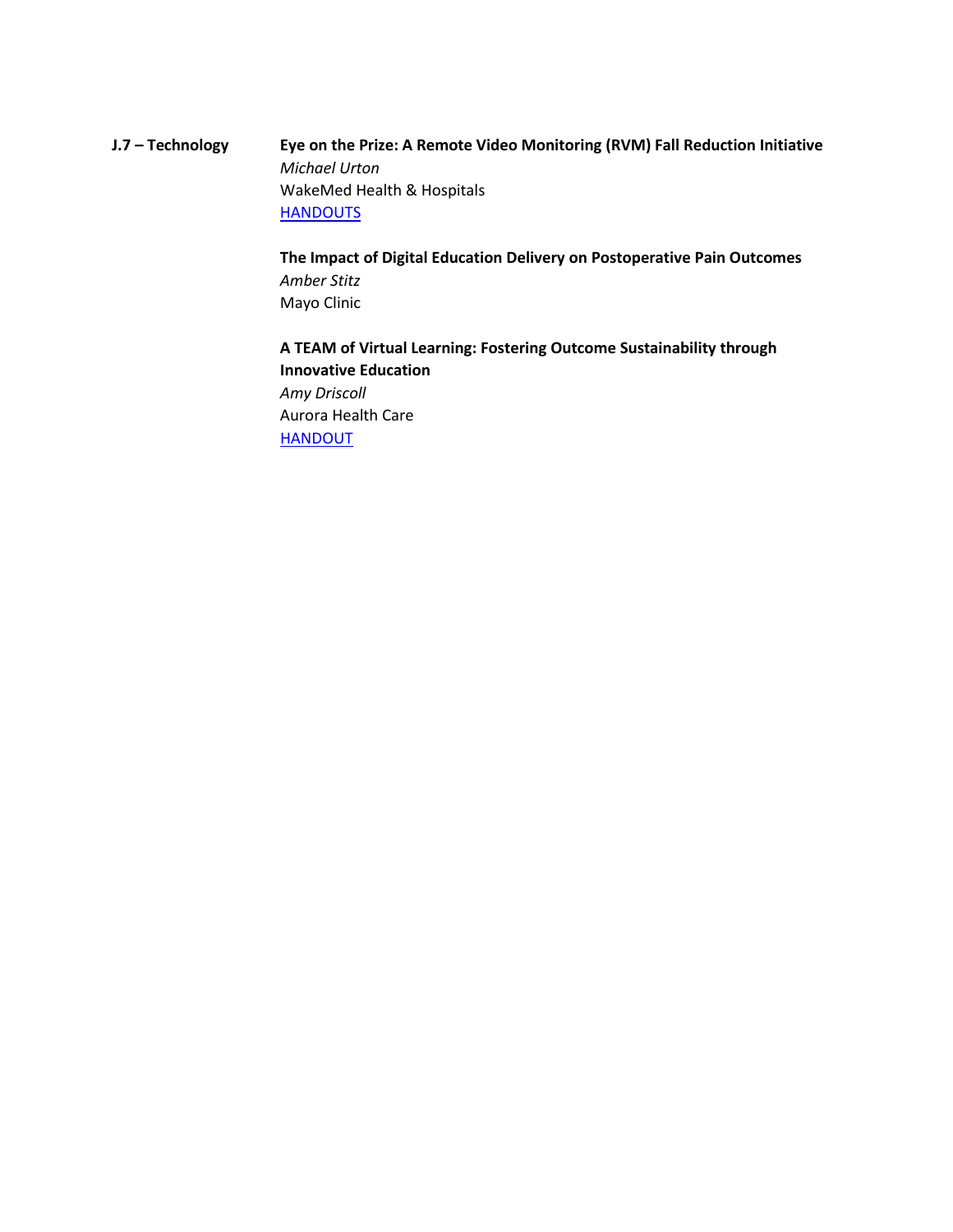#### **Poster Presentations**

Pain in the Butt: A Pressure Injury Prevention Plan Tricia Kellenbarger University of Kentucky

Shared Medical Appointments in Atrial Fibrillation Ablation: Improving Patient Self-Management and Knowledge Lynette Stuart-Mullen Mayo Clinic

Introduction of a Resuscitation Algorithm for the Cardiac Surgery Patient Mary Saputo NYU Langone Health

Boosting the Bundle: Implementing Practice Changes in a NICU to Reduce CLABSI Genesee Hornung, Ann Grippe Children's Hospital of Wisconsin

Implementation of an Evidence Based Guideline to Prevent External Ventricular Device Infections Suzanne Ashworth Orlando Health

Initiating Patient Hand Hygiene Practice Among Hospital Inpatients Seham Alselami Regis College

Pressure Injury Prevention in CVICU Patients: Trial of a "Micro" Turn System Jennifer Popies, Kathryn Koerten Froedtert Hospital

Leveraging Expertise Between Academic and Hospital Settings: The CNS DNP Jackeline Iseler Michigan State University

Smile, You're on Candid Camera: Tele-ICU in the ED Decreases Sepsis Mortality Mary Pilon<sup>1</sup>, Leslie London<sup>2</sup>, Sandy Arneson<sup>3</sup> Atrium Health/Carolinas HealthCare System University<sup>1,2</sup>, Atrium Health Virtual Critical Care<sup>3</sup>

Fact or Fiction: Utilizing the Electronic Health Record to Predict Staffing Needs Susan Sorge, Jenny Andres Children's Hospital of Wisconsin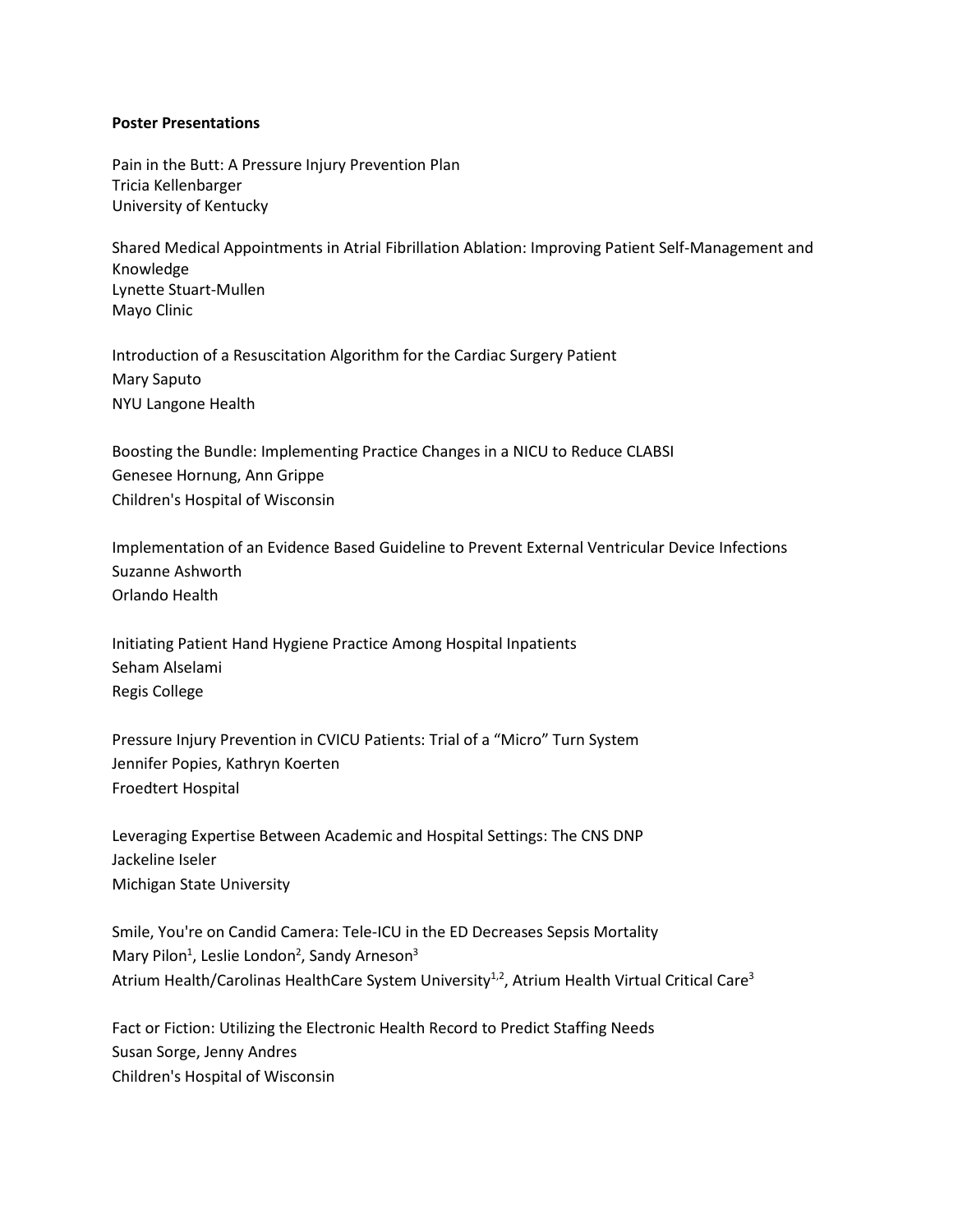Need for Speed: Driving Down Low-Acuity Length of Stay Leslie London Atrium Health

The Implementation of a Multidisciplinary Tracheostomy Advisory Team Gerald Stoudt Penn Presbyterian Medical Center

It's a Risk...We Have to Ask: Implementing Suicide Screening Across a System. Laura Kitch, Mary Gerchman Smith Essentia Health

Early Assessment for Lyme disease Terry Brennan Chamberlain College of Nursing **[HANDOUTS](https://www.dropbox.com/s/z191x995mlcm7o8/P17%20-%20Brennan%20Terry.pdf?dl=0)** 

CNS coordinated interdisciplinary effort to reduce surgical site infections Kimberly Mitchell<sup>1</sup>, Elizabeth Minzlaff<sup>2</sup> Advocate Aurora Health<sup>1</sup>, Advocate Aurora St. Luke's Medical Center<sup>2</sup> **[HANDOUTS](https://www.dropbox.com/s/javhjhav06lsjo2/P19%20-%20Mitchell%2C%20Kimberly.pdf?dl=0)** 

Innovative Approach to Identifying and Caring for Complex Patients in the ICU Kristi Wilkins University of Virginia Health System

"My Heart Book" What's In It For Me? Michele Asche Mayo Clinic - Rochester, MN

Focused Education Program to Improve Nurses' Delirium Knowledge to Manage Patients Deborah Audette Geisinger Holy Spirit

Disrupting Traditional Practice: Implementation of a Hepatobiliary Enhanced Recovery after Surgery Pathway Kimberly Elgin, Bethany Sarosiek University of Virginia Health System

Reflective Practice in Simulations to Teach Motivational Interviewing and Coaching Competencies Gayle Timmerman The University of Texas at Austin, School of Nursing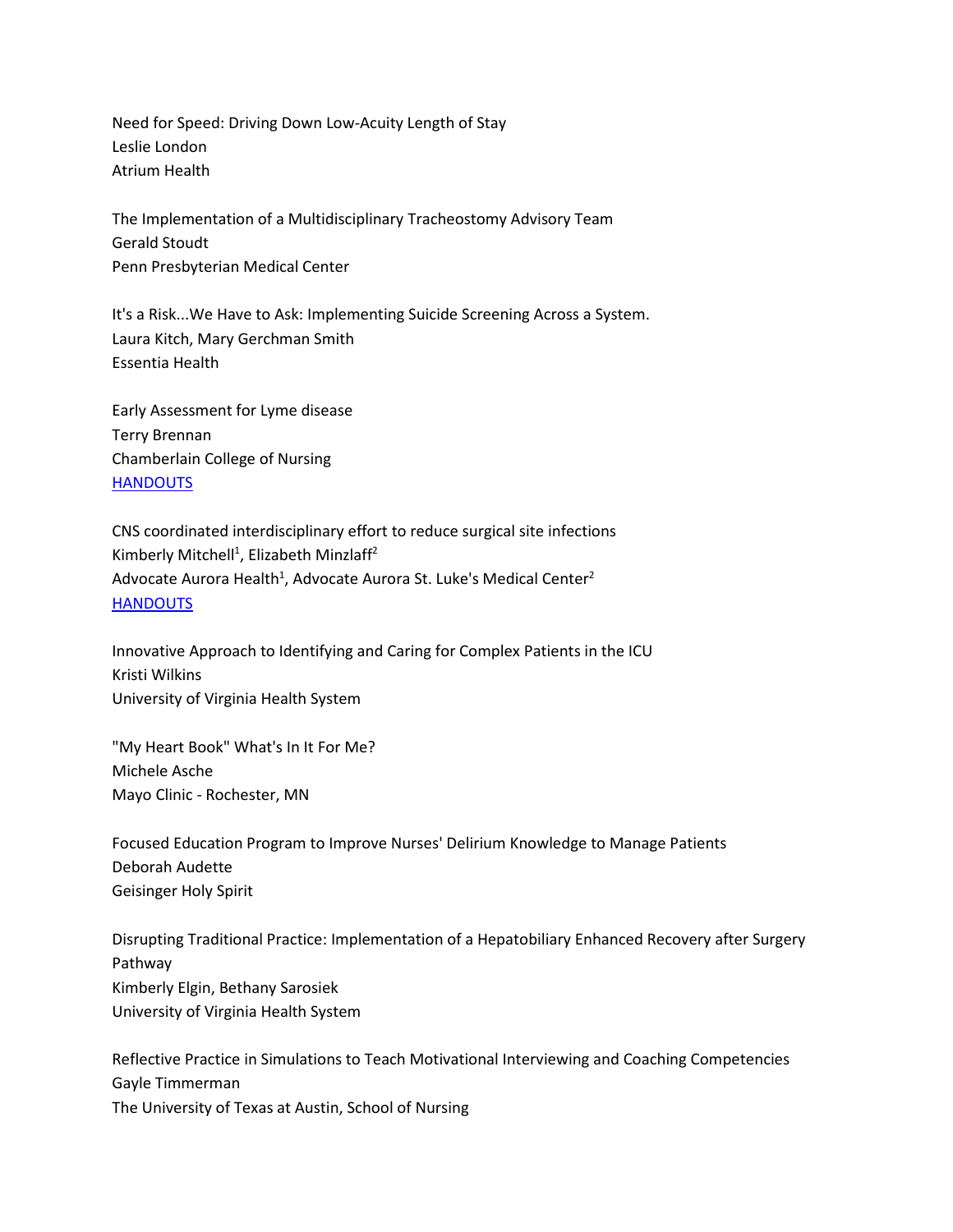Allowing education to be learner-driven: Evaluation of a nurse preceptor program Anne Marie Darcy Beth Israel Deaconess Medical Center

Improving Medication Safety: "Bolus from the Bag" Diane Melrose, Patricia Giovannini Advocate Aurora Healthcare

Reducing Pokes in Pediatrics Ashley Servi Children's Hospital of WI

Focused Risk Stratification in the COPD Population to Empower the COPD Team Tracy Phillips Mission Hospital

Nurse-Driven Behavioral Observation Sitter Protocol to Maximize Staff Productivity and Patient Safety Kathy Daley Charles George VA Medical Center

Beyond the Bundle: CNS Driven Interventions to Reduce CLABSI in the CVICU Patricia Henry Stanford Health Care

There's an App for that: Development of a Code Blue Documentation Application Danette Mitchell Christiana Care Health System

The Use of Scorecards to Improve Documentation of Obstetrical Blood Loss Marilyn Steinberg Providence Little Company of Mary Medical Center Torrance

Prevention of Catheter-Associated Venous Thromboembolism in Oncology Patients: A Pilot Laura Griffith University of California, San Francisco

Increasing Patient Satisfaction by Addressing Health Literacy Using a Discharge Education Checklist Bernadette Balestrieri-Martinez Sharp HealthCare - Sharp Chula Vista Medical Center

Patient and Organizational Benefits to Community-Based Palliative Care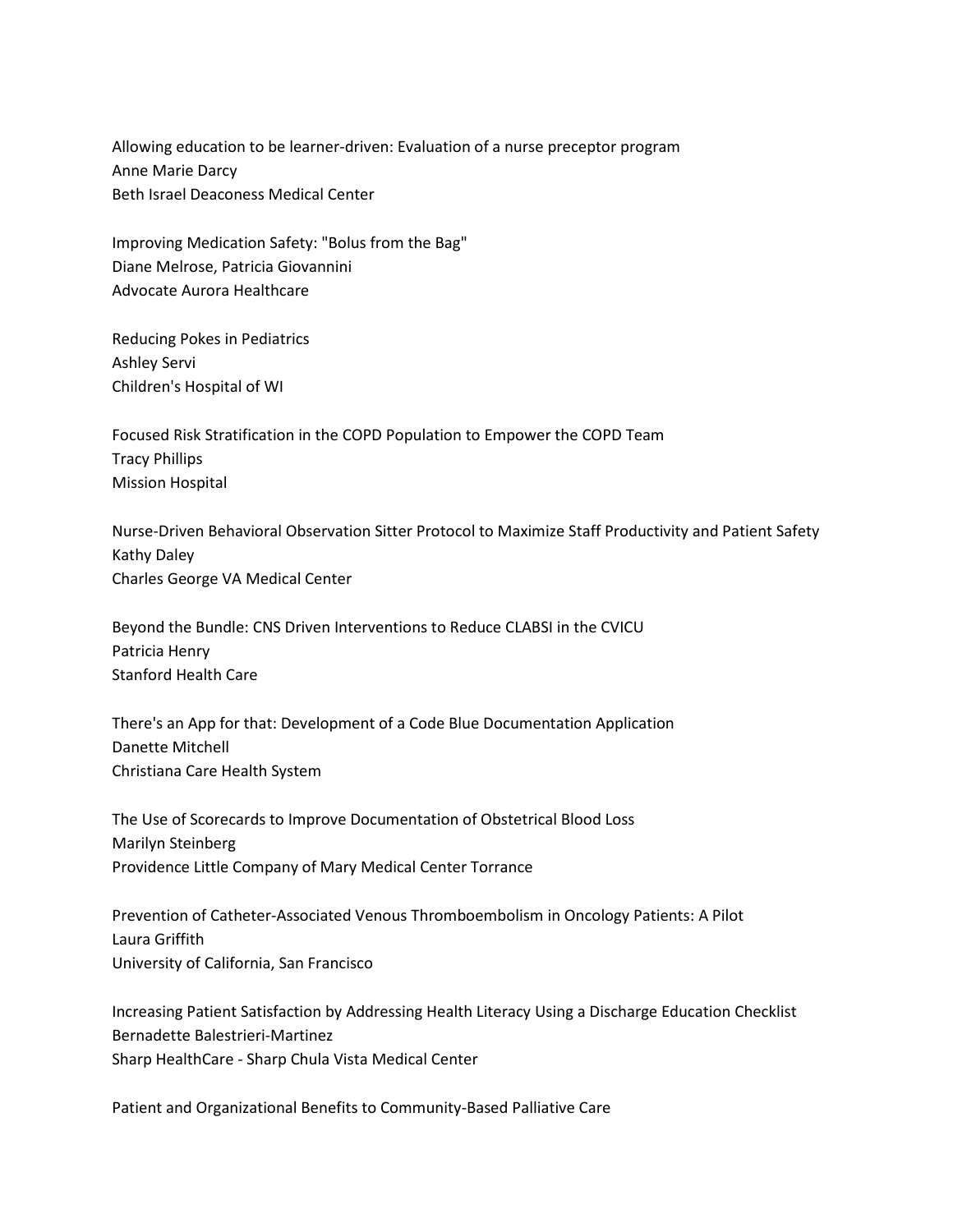Mary Pennington Advocate Aurora Health

Reducing Non-Actionable Clinical Alarms Julie DeVaney UC San Diego Health

Department of Operative Services: Digital Operating room Library Project David Bradley US Air Force

Stress Debriefing: Providing Support to Mitigate the Effects of Stress and Burnout Michelle DeFabio WellSpan York Hospital

Clinical Nurse Specialist Collaborative Approach to Systems Change Amanda Erman, Aisha Kendrick University of Chicago

The Red Bag Initiative Ann Marie Gosdin, Rebecca Brooks Children's Health/Children's Medical Center of Dallas

A CNS-Led Nursing Ground Rounds Angela Larson, Jill Bertrand UF Health Shands Hospital

Patient-Centered Care: Bereavement Butterfly Jeanette Richards University of Kentucky

Clinical Nurse Specialist Influenced Change: The OR Hand Hygiene Audit Matthew Beier Children's Hospital of Wisconsin

Disaster Preparedness: Neonatal Intensive Care Unit Evacuation Training Anna Munoz Providence Holy Cross Medical Center

Allograft Option to Heal Stage III & IV Pressure Injuries: Case Series Rossanne Mandish VA San Diego Healthcare System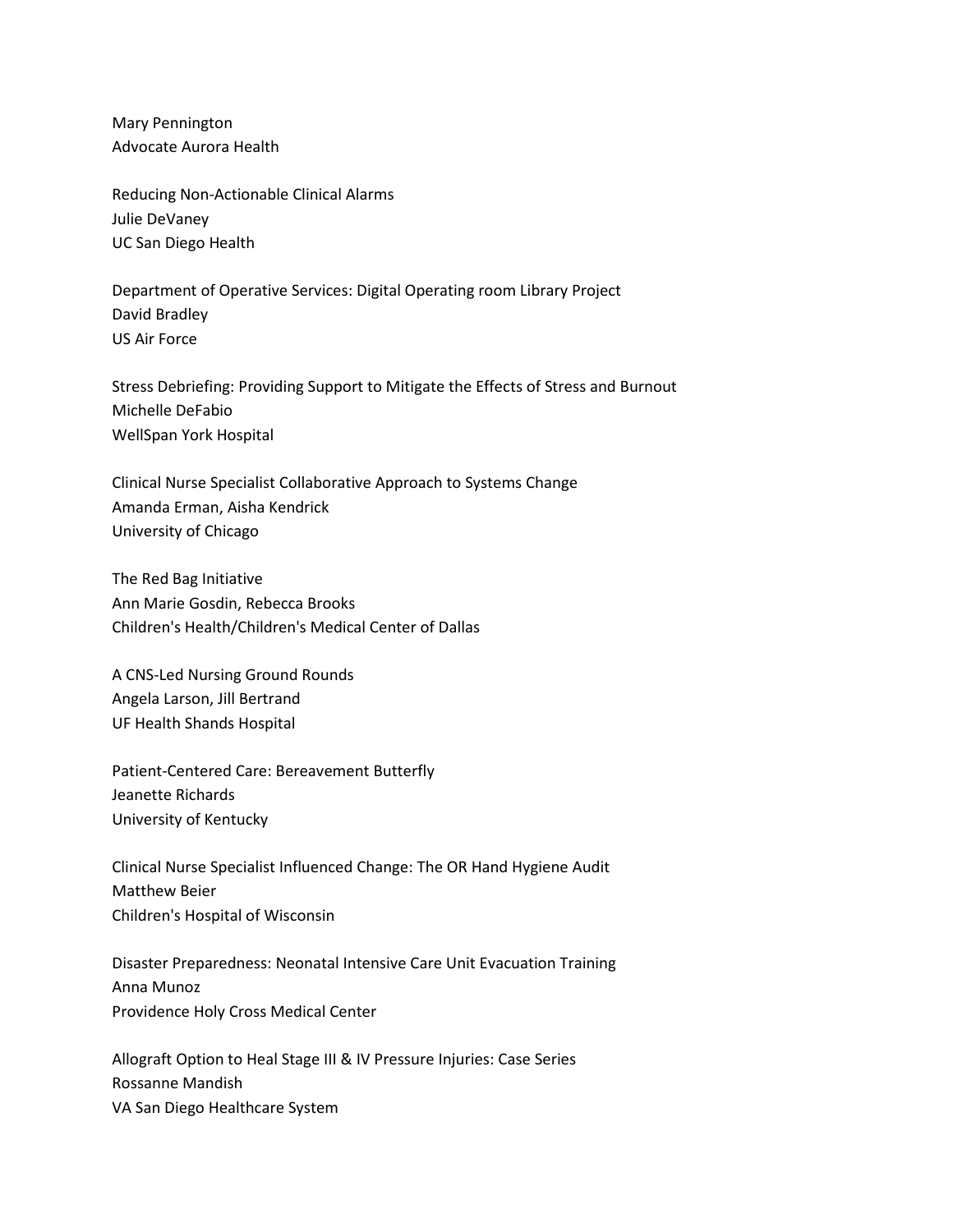Lateral Violence and the Unit Team Amanda Murray Norton Healthcare

Decreasing False Code Blues with the Initiation of an ER Assist Team Frank Agyapong Walter Reed National Military Medical Center

Non-Pharmacologic Interventions to Treat Neonatal Abstinence Syndrome Connie Teal Akron Children's Hospital

Multi-health Care Collaborative: Implementing a Standardized Emergency Medical Services Stroke Feedback Tool Molly Archer VA Portland Health Care System

A Brief Gaming Platform (Qstream) as a Professional Development Strategy for Nurses Nicole Gendron-Trainer Winchester Medical Center

Utilization of Hospital Volunteers to Help Decrease Falls Susan Marti University of Tennessee Medical Center

Fostering Outcome Sustainability through an Innovative Education Program Gwen Pennington **[HANDOUTS](https://www.dropbox.com/s/8cxotbkci06eflt/P45%20-%20Pennington%2C%20Gwen.pptx?dl=0)**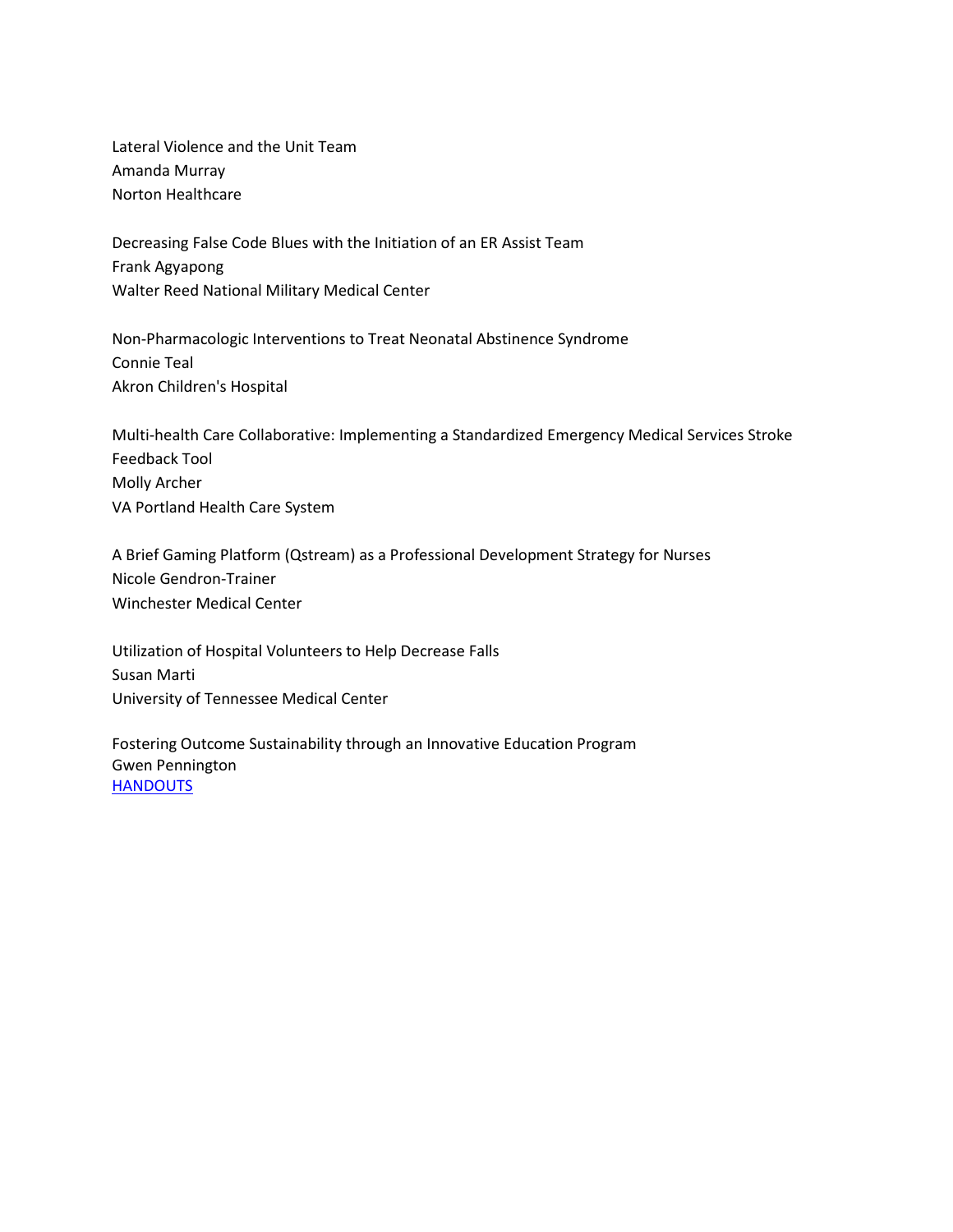#### **Student Poster Presentations**

Healing the Heart: Addressing Moral Distress on a Cardiovascular Intensive Care Unit Brandy Kozitza University of Minnesota

Improving the Ethical Decision-Making Capacity of Nurses When Treating Acute Pain in Opioid Abusers Tyler Sturdivant University of Alabama in Huntsville

Implementation of Standardized Heel Injury Prevention in Cardio-Thoracic Critical Care: A Quality Improvement Project Geralyn Lerg Purdue University Northwest

Insulin Administration: An Evidence Based Practice Project Brenda Grossnickle Purdue University Northwest

Early Prediction of Cardiac Arrest Using Machine Learning Laura Moffat Purdue University School of Nursing

An Evidence-Based Approach to Teaching Critical Appraisal of the Literature Allison LaPetina Hunter-Bellevue School of Nursing

The Effect of Training on Critical Care Nurse Resilience Megan Greenman State University of New York Upstate Medical University

Healthy Lifestyles for Night Shift Nurses: Searching for the Best Evidence and Sharing the Results Kara Freedman Hunter College

Reducing Over-Utilization of Remote Telemetry Monitoring Kiersten Brelewski East Carolina University

Jackson/Cubbin Pressure Risk Assessment Tool in Adult Critically Ill Trauma-Surgical Population Erin Taylor University of Kentucky College of Nursing

CLEARing the Way to Decreased Pressure Injuries! Angela Floyd Michigan State University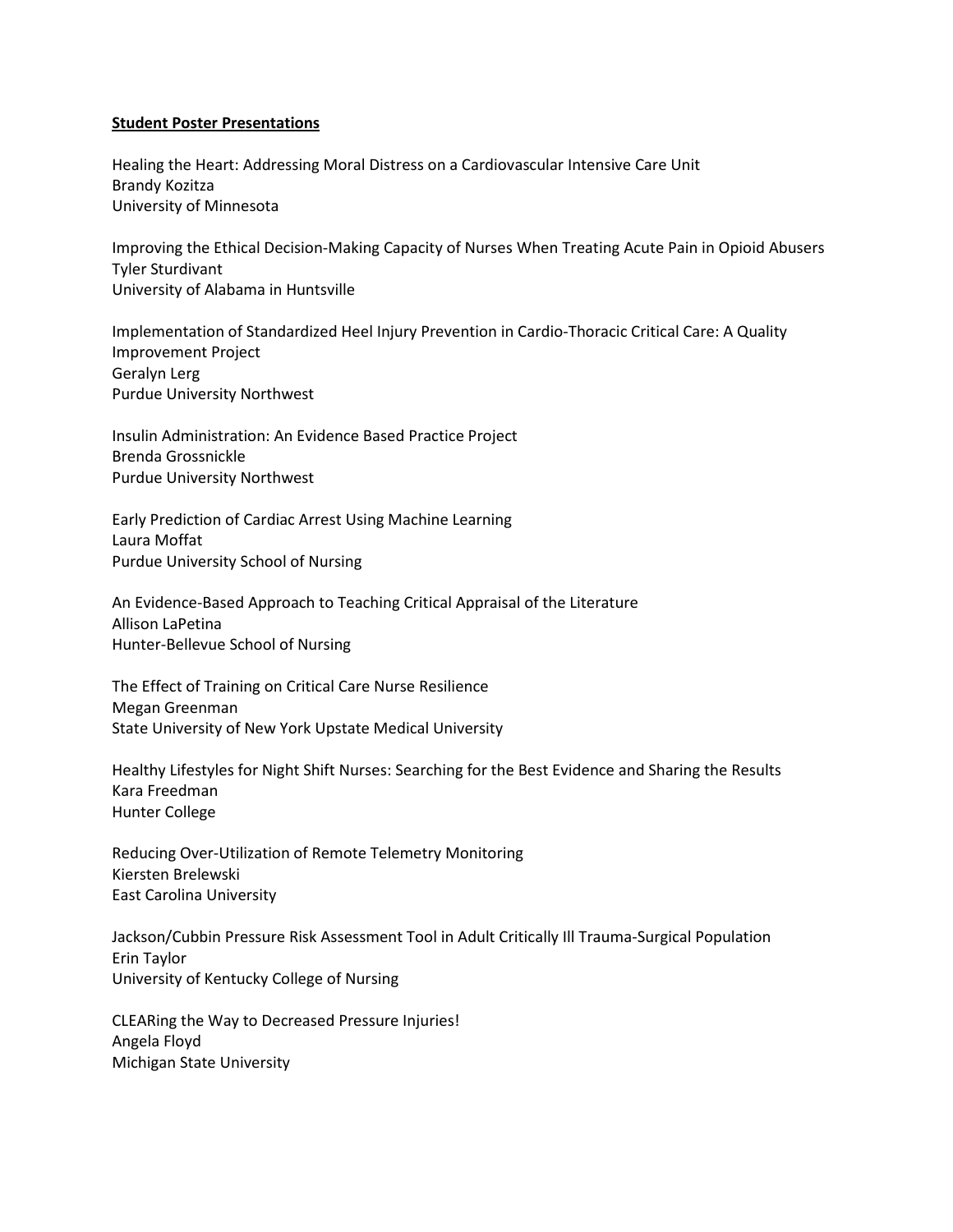Evaluation of the Influence of Depression on End Stage Renal Disease Patients' Adherence to Dialysis **Treatment** Hermina Ramos University of The Incarnate Word, Ila Faye Miller School of Nursing

Ventriculitis: A Quality Improvement Initiative for Improved Clinical Practice Lauren Bruwer Kent State University

Pain Management in SNF/NF Gabriele Serpas Louisiana State University Health Science Center

Evaluation of Penn State Hershey Milton S. Hershey Medical Center (PSHMC) Outpatient Breastfeeding Services Heather Stephens Rush University College of Nursing

ATP-bioluminescence Technology as an Adjunct Tool to Validate Cleanliness of Surgical Instruments Jose Rodriguez The University of Alabama

Examining the Meaning and Influencers of Oncology Nurses' Professional Quality of Life Rebecca Boni University of Nevada, Las Vegas, School of Nursing

Development of Customized Dementia Specific Education Utilizing the Survey Method Nicholas O'Neel University of Wisconsin-Madison School of Nursing

Engaging Patients in the Coproduction of Fall Prevention Planning Alexandra Thullen Indiana University School of Nursing

Nursing Perceptions and Practice of Pain Management Ashley Gordon East Carolina University

Building Confident Clinicians Through Interactive Pain Management Education Teresa Williams University of Virginia

Goals of Care for Hospital Elders Erin Smith Old Dominion University School of Nursing

Nurses' Perception on Clinical Alarms: A Systematic Review and Thematic Analysis of Qualitative Studies Sukardi Suba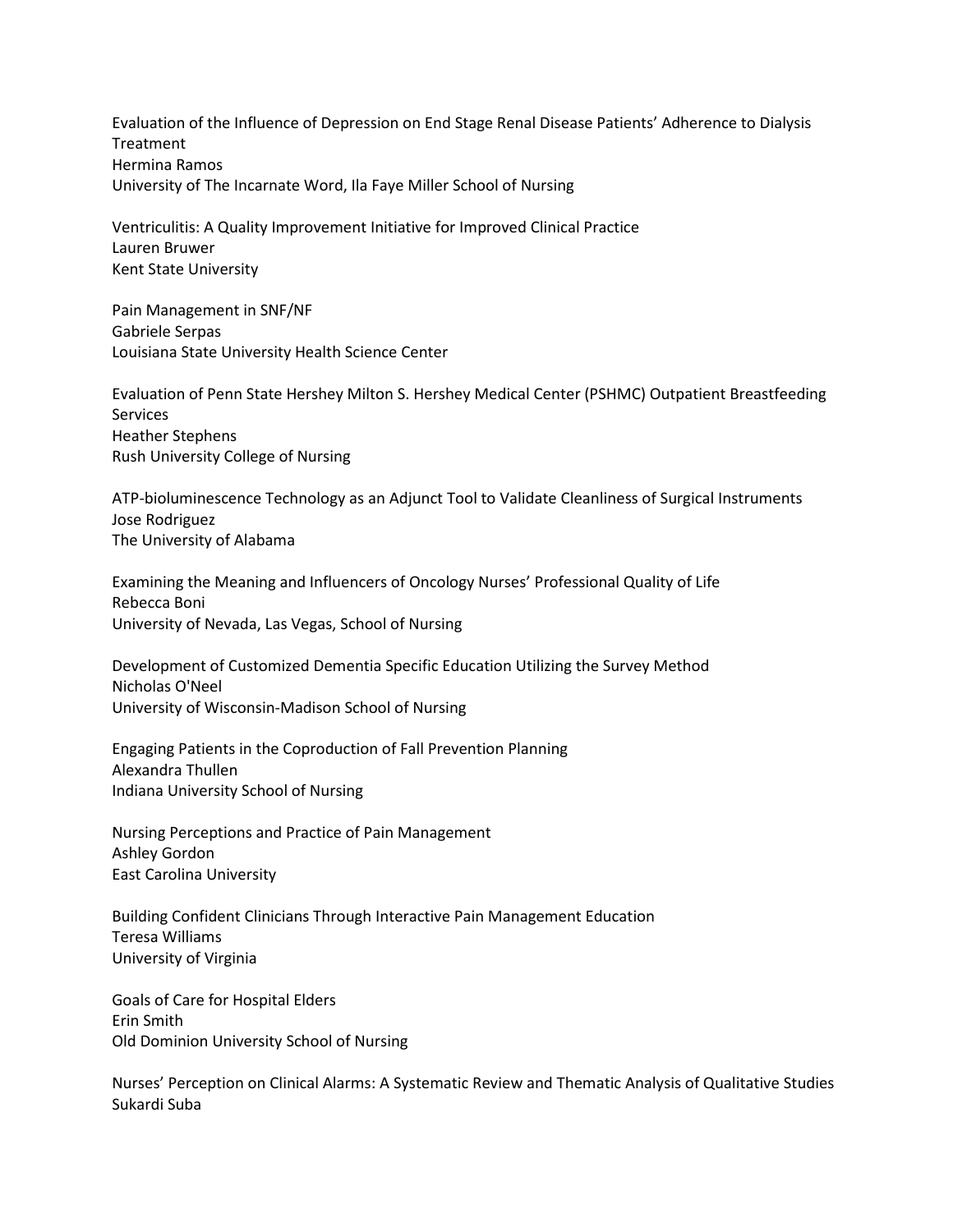University of California, San Francisco (UCSF) School of Nursing

The Effects of a Fast Track Extubation Protocol on Mechanical Ventilation Duration for Postoperative Cardiac Patients Traci Smith University of South Alabama

No Patient Left Behind: Patient Safety Through Effective Intrafacility Transport Charles Gold East Carolina University

Motivational Interviewing in Medication Adherence Polly Safranski Alverno College

Reducing Visitor Abusive Behaviors with an ICU Visitor Orientation Program Tracy Montesa Rush University College of Nursing

A CNS Catalyst for Keeping and Meeting Geriatric Mild Traumatic Brain Injury Needs in Their Community Melissa Moreda East Carolina University

Hemodialysis Central Venous Catheters: Increase Surveillance, Speak Up! Nicole Pecoraro LaSalle University

Combining a Nurse-Driven Mobility Algorithm and Communication Tool to Increase Mobility and Improve Outcomes Teresa Eder University of Maryland School of Nursing

Evaluation of Clinical Practice: Diaper Dermatitis in the Neonatal Intensive Care Unit Michelle Nemshak Rush University

The Impact of Phone Interruptions on Nursing Workflow Jaclyn Gabauer LaSalle University

Utilization of a Standardized Multidisciplinary Rounding Tool to Improve Role Clarity and Patient Daily Plan of Care Dissemination David Ricke University of Colorado- Denver Anschutz Medical Campus

Meta-Analysis Support for the Laboratory Risk Indicator for Necrotizing Fasciitis Adam Francis-Verbeelen The University of Texas at Austin, School of Nursing